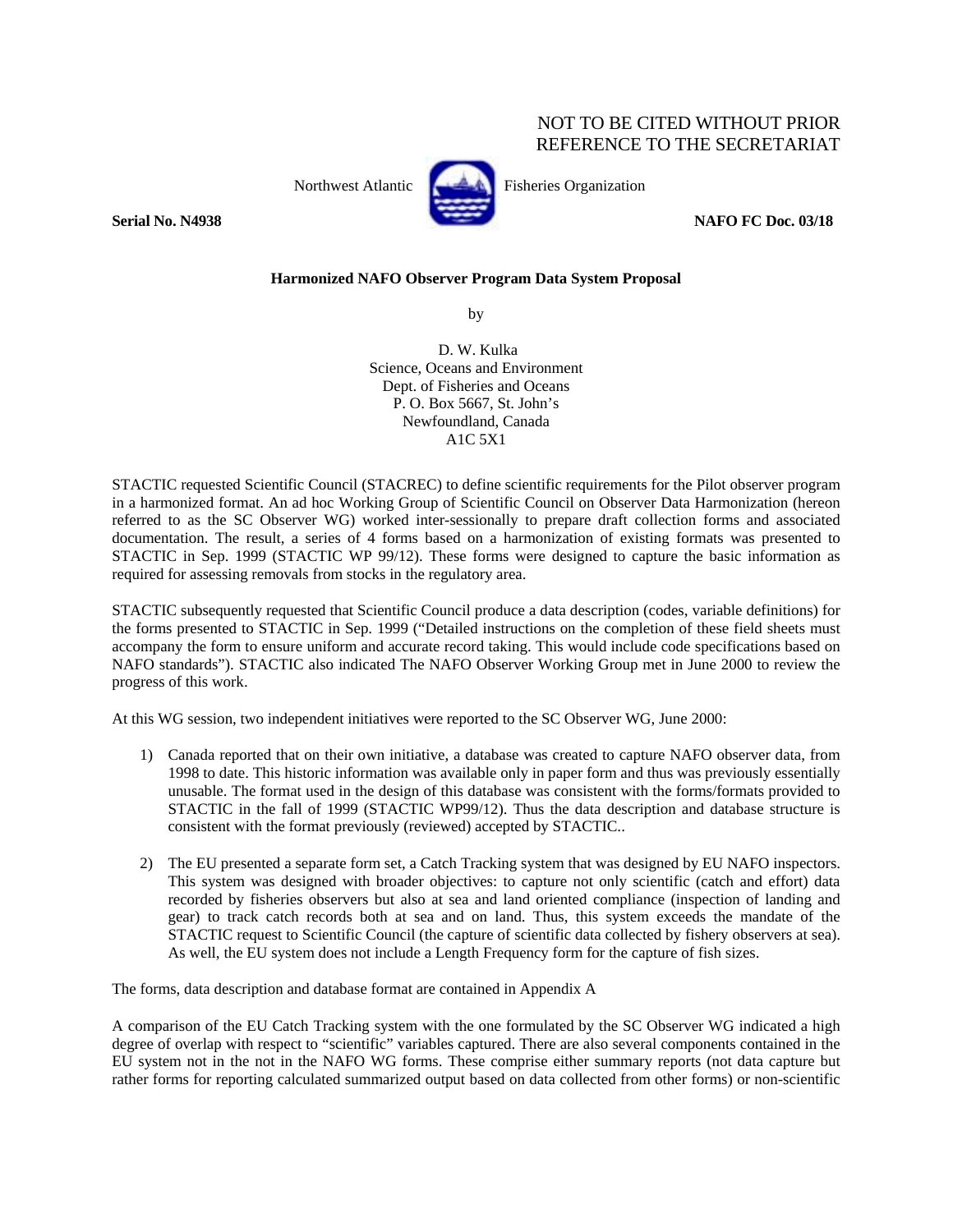components. These non-scientific or summary forms are: Results of Landing Inspection, Results of Gear Inspection, Skipper Data and Weekly Summary.

The (scientific) variables in the UE form set not included in the SC Observer forms are listed in Table 1. These variables were incorporated into the SC Observer Forms shown in Appendix A. As well, one "scientific" component of the EU system not currently captured by the NAFO WG system is a Conversion Factor table. Considering that one (of several) methods for estimating the retained component of the catch is to convert estimated product in the hold to a round weight. This estimate can then be added to estimates of discards to derive total catch live weight. Thus, although an intermediate stage in estimation of the "bottom line", live weight, it is worthwhile to capture this information to help document how the catch was estimated. The EU table labeled Conversion Factors containing the variables Species, Presentation (Product), Size (Conversion Factor) and Master Conversion Factor has been included as a data form in the harmonized system.

Scientific Council recognized that the development of harmonized data collection forms and protocols, while important, is only the first step. For this information to be usable, it must be available in the form of a properly structured relational database including input, storage and output elements to accommodate the data elements listed above. It should be structured with the appropriate links and should provide timely access of the information to users.

As such, Canada's database noted above, in Access format and designed around the SC WG forms consequently captures all data on those forms (with the exception of the "EU variables" that can be appended to the appropriate database tables). The data description of the harmonized forms, an integral part of this database is also listed in Append A. All categorical variables in this data description will comprise NAFO codes also listed in Appendix A. Numerical data are formatted to fit all possible input.

Thus, it is proposed that NAFO adapt the database developed by Canada as the NAFO Observer Program database and that variables from the EU system not contained in the SC Observer WG forms be incorporated into that system as illustrated in Appendix A. Also, STACTIC may wish to consider the other components of the EU catch tracking system as a tool set for monitoring catches to the point of landing.

If this proposal is acceptable, then a manual describing how to estimate catches, measure fish and fill out the scientific forms needs to be devised.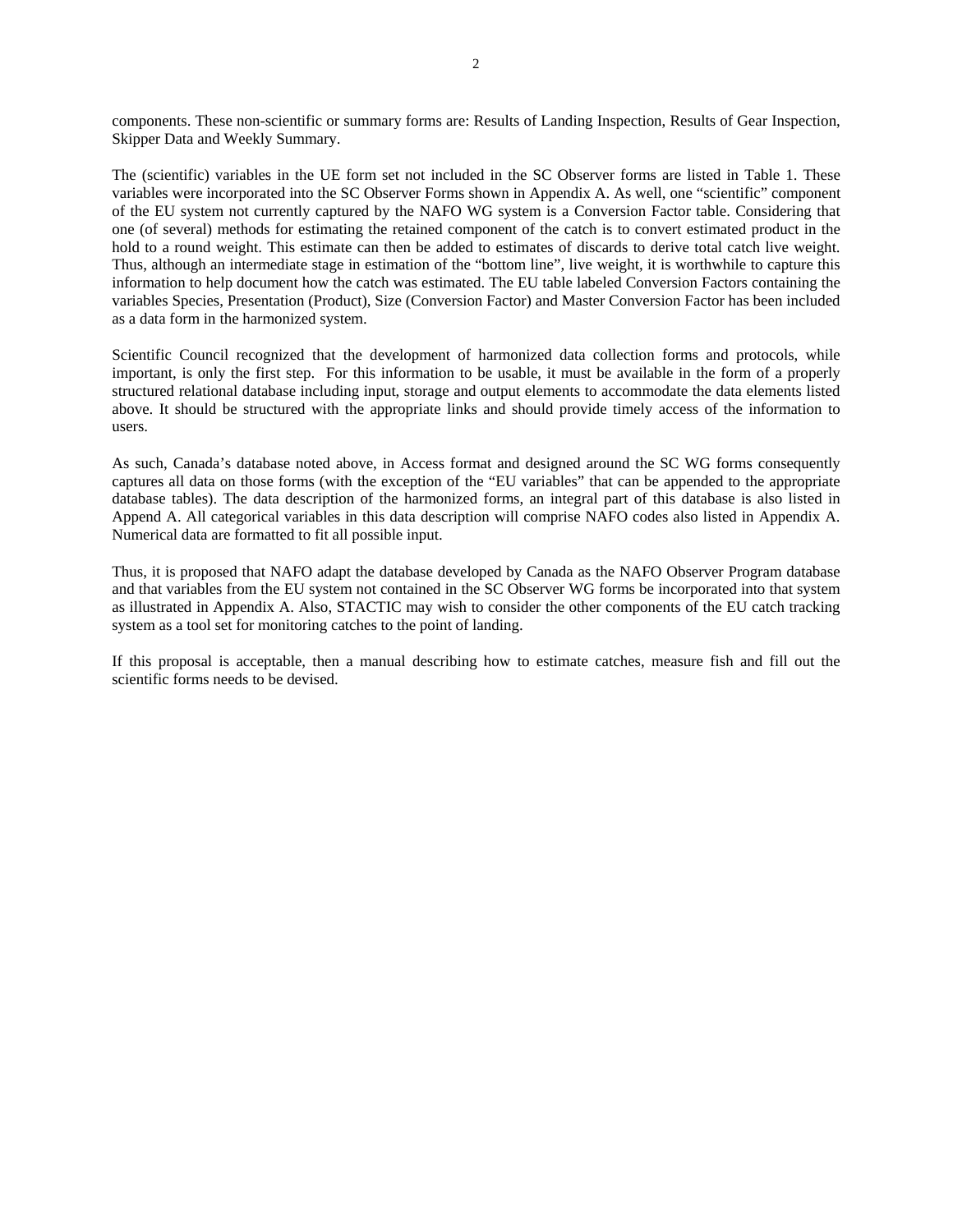| <b>SC Obs. WG Forms with</b>           | <b>EU Form Variables not</b>       |  |
|----------------------------------------|------------------------------------|--|
| <b>Missing EU Variables</b>            | On the SC Obs, forms               |  |
| <b>Vessel Information</b>              | <b>NAFO Landing Report</b>         |  |
| ${\bf N}$                              | Date Trip Stated                   |  |
| ${\bf N}$                              | Date Trip Ended                    |  |
| N                                      | Activity in NRA                    |  |
| N                                      | Date Entry into NRA                |  |
| N                                      | Date Exit from NRA                 |  |
| N                                      | Other Area visited                 |  |
| N                                      | Country of Landing                 |  |
| N                                      | Port of Landing                    |  |
| N                                      | <b>NAFO</b> Contracting Party      |  |
| <b>Catch and Effort (Effort)</b>       | <b>Catch and Effort Data</b>       |  |
| - no differences                       |                                    |  |
|                                        |                                    |  |
| <b>Catch &amp; Effort (Catch Info)</b> | <b>Catch - Observer Estimation</b> |  |
| N                                      | Presentation                       |  |
| N                                      | <b>Conversion Factor</b>           |  |
| N                                      | Process Weight                     |  |
| N                                      | Undersized                         |  |
| N                                      | Method of estimation               |  |
| N                                      | Haul                               |  |
| N                                      | Production line                    |  |
| N                                      | <b>Observation Level</b>           |  |
| <b>Fishing Gear (Otter Trawl)</b>      | <b>Otter Trawl Details</b>         |  |
| $\mathbf N$                            | Date measurement                   |  |
|                                        |                                    |  |
| <b>Fishing Gear (Longline)</b>         | <b>Longline Details</b>            |  |
| N                                      | Date Measurement                   |  |
|                                        |                                    |  |
| <b>Fishing Gear (Gillnets)</b>         | <b>Gillnet Details</b>             |  |
| N                                      | Date Measurement                   |  |
| N                                      | Avg. Net Height                    |  |

Table 1 - Variables contained in the EU forms not contained in the NAFO SC WG forms.

These variables have been added to the to the forms in App. A.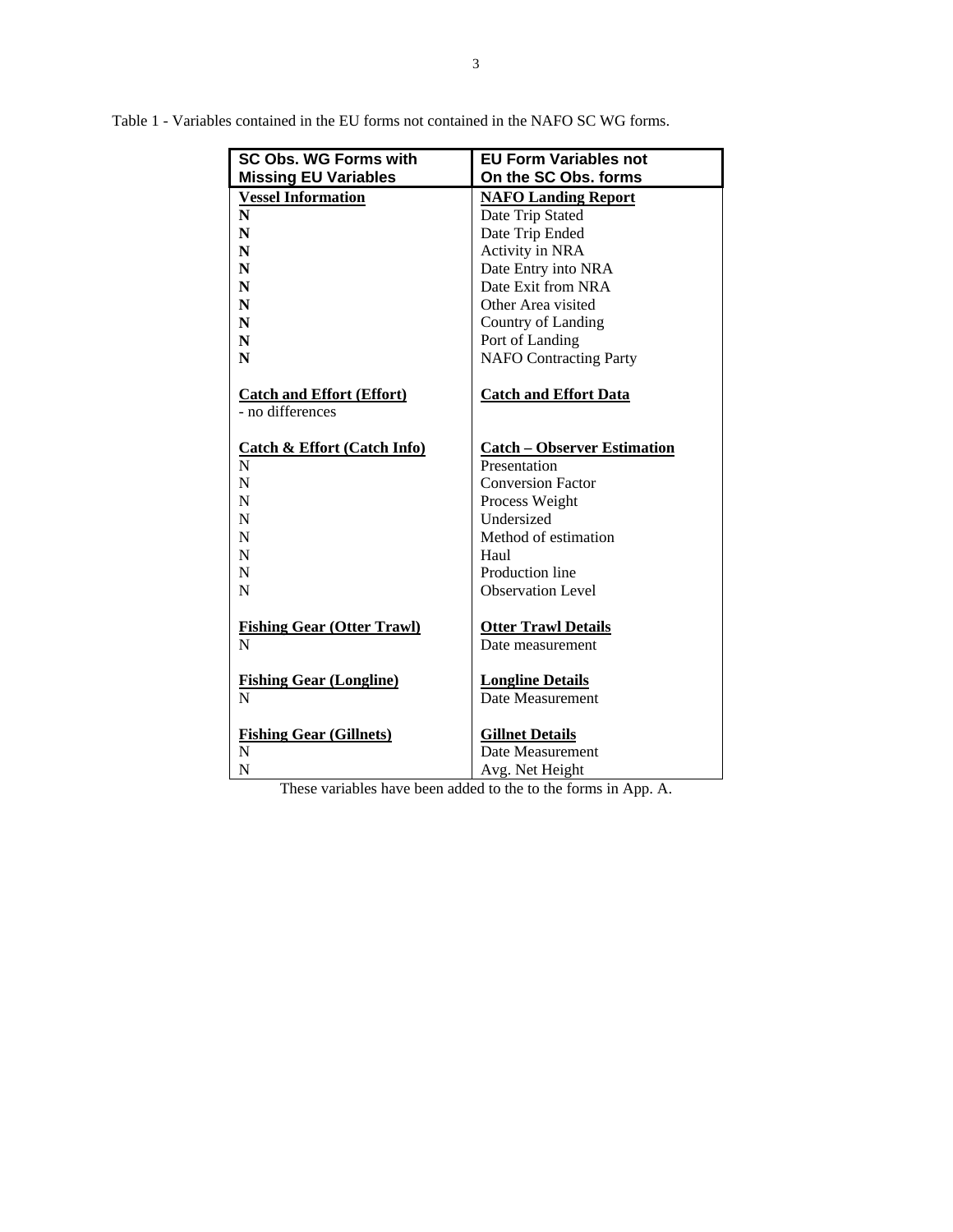# **Appendix A**

# **NAFO Scientific Council WG data forms and (Canadian proposed) database specifications**

Data elements considered important to Scientific Council are as follows. New elements are denoted by (**\***).

# **1) Table – Catch Effort**

| Name                                | <b>Type</b>      | <b>Size</b> |  |
|-------------------------------------|------------------|-------------|--|
| Trip_Number (Unique_Mission_Number) | Text             | 20          |  |
| Set Number                          | Number (Integer) | 2           |  |
| Gear_Number                         | Number (Integer) | 2           |  |
| Gear_Type                           | Text             | 20          |  |
| Date                                | Date/Time        | 8           |  |
| <b>NAFO Division</b>                | Text             | 10          |  |
| Lat Start                           | Text             | 10          |  |
| Lat_Stop                            | Text             | 10          |  |
| Long_Start                          | Text             | 10          |  |
| Long_Stop                           | Text             | 10          |  |
| Comments                            | Memo             |             |  |
| Depth_Start                         | Number (Long)    | 4           |  |
| Depth_Stop                          | Number (Long)    | 4           |  |
| <b>Effort Units</b>                 | Number (Long)    | 4           |  |
| Time_Start                          | Number (Long)    | 4           |  |
| Time_Stop                           | Number (Long)    | 4           |  |
| Check data                          | Yes/No           |             |  |
| Directed_Species                    | Text             | 50          |  |
| <b>Total Catch</b>                  | Number (Long)    | 4           |  |

## **Relationships**

DisplayControl:

|                                | <b>Catch Effort</b>                         | Cat                |
|--------------------------------|---------------------------------------------|--------------------|
|                                | <b>BatchNo</b><br>Trip_Number<br>Set Number | Bat<br>Trip<br>Set |
| Attributes:<br>DisplayControl: | Not Enforced<br>One-To-Many                 |                    |

### **Vessel Information Catch Effort**

BatchNo BatchNo Trip\_Number

**Ch Info** 

tchNo p\_Number Sumber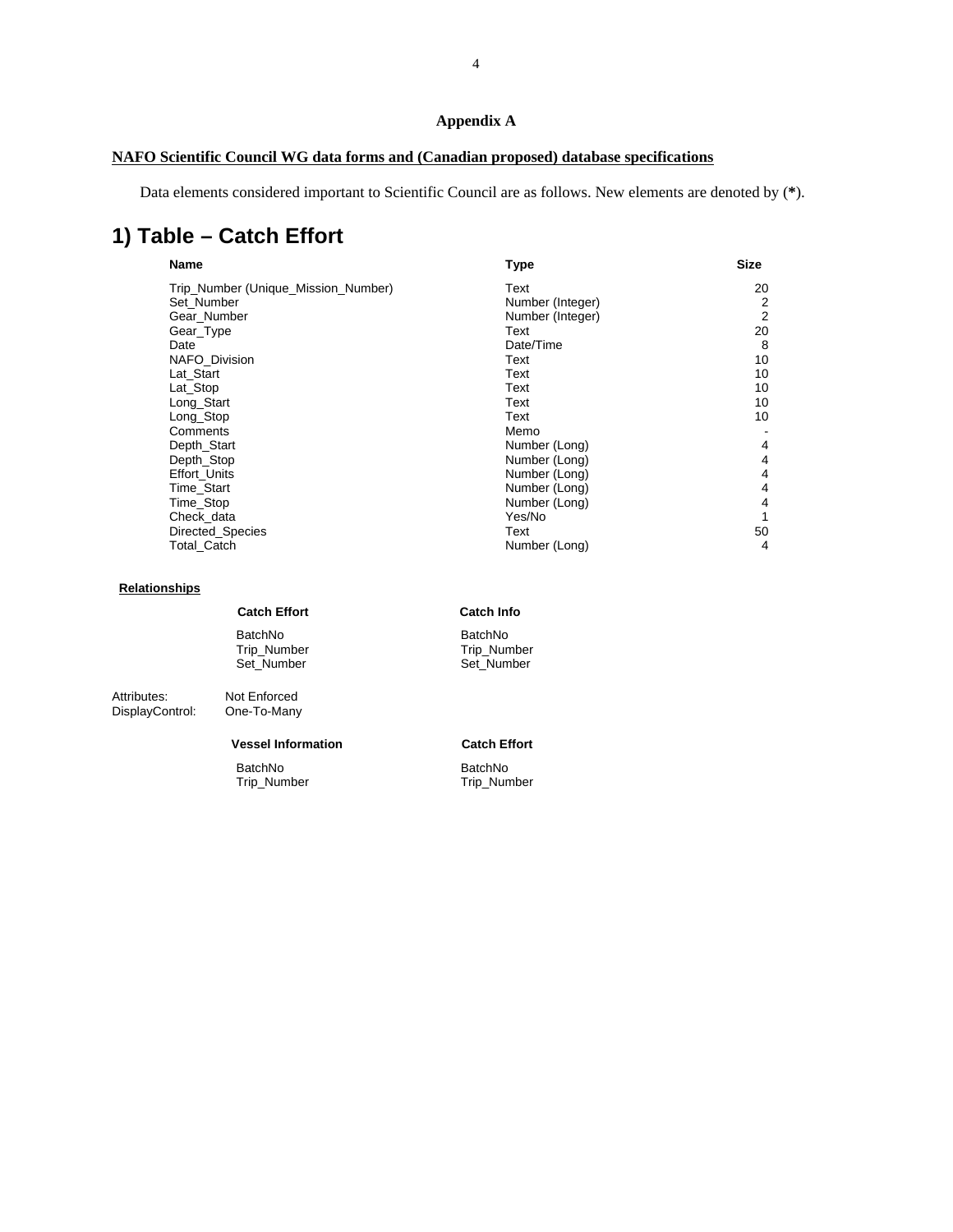# **2) Table: Catch Information**

| <b>Name</b>                         | <b>Type</b>                                                                   | <b>Size</b> |
|-------------------------------------|-------------------------------------------------------------------------------|-------------|
| pk_id                               | Number (Long)                                                                 | 4           |
| BatchNo                             | Text                                                                          | 50          |
| Description:                        | Batch number of input data A001JB, A - type of data, 001 - number,            |             |
|                                     | JB - initials of data entry person                                            |             |
| Trip_Number (Unique_Mission_Number) | Text                                                                          | 50          |
| Set Number                          | Number (Integer)                                                              | 2           |
| <b>Species</b>                      | Text                                                                          | 50          |
| Code                                | Text                                                                          | 50          |
| Kept Wt                             | Number (Long)                                                                 | 4           |
| Discard Wt                          | Number (Long)                                                                 | 4           |
| Product_Weight                      | Number (long)                                                                 | 4           |
| Product                             | Text                                                                          |             |
| Check data                          | Yes/No                                                                        | 1           |
| Description:                        | if yes then this data should be rechecked due to possible data<br>discrepency |             |
| Gear damage                         | Number (Long)                                                                 | 4           |

## **Relationships**

#### **Catch Effort Catch Info**

| BatchNo     | BatchNo     |
|-------------|-------------|
| Trip_Number | Trip_Number |

# **3) Table: FG\_Gillnets**

| <b>Name</b>                         | <b>Type</b>                                                                   | Size |
|-------------------------------------|-------------------------------------------------------------------------------|------|
| Trip_Number (Unique_Mission_Number) | Text                                                                          | 20   |
| Gear Number                         | Number (Integer)                                                              | 2    |
| Gear_Type                           | Text                                                                          | 50   |
| Mesh Size                           | Number (Double)                                                               | 8    |
| Total Nets                          | Number (Integer)                                                              | 2    |
| Mesh Material                       | Text                                                                          | 30   |
| Avg_Net_Length                      | Number (Double)                                                               | 8    |
| Date Measurement                    | Date                                                                          |      |
| Check data                          | Yes/No                                                                        |      |
| Description:                        | if yes then this data should be rechecked due to possible data<br>discrepency |      |
| <b>Relationships</b>                |                                                                               |      |

### **Vessel Information FG\_Gillnets**

BatchNo BatchNo

Trip\_Number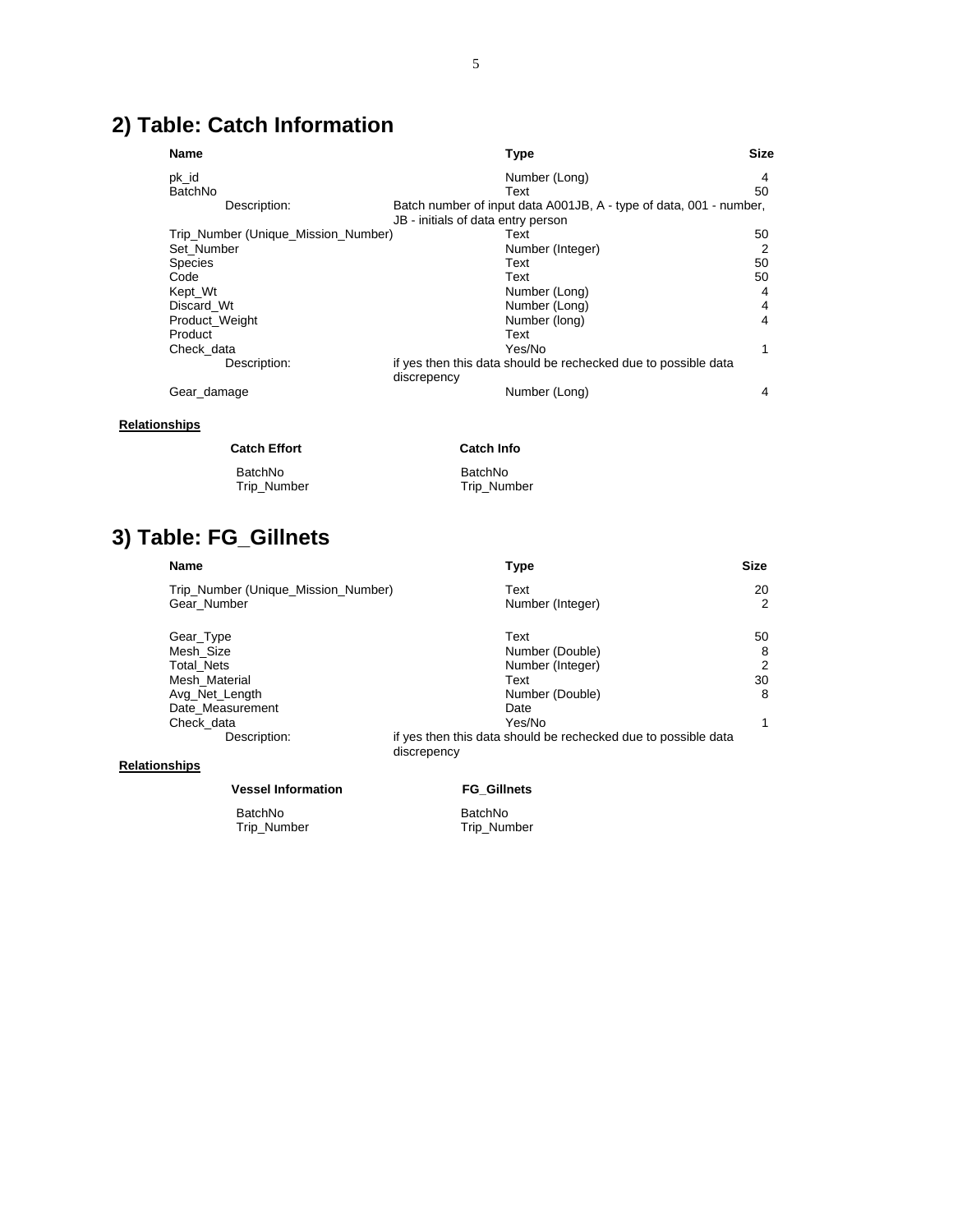# **3) Table: FG\_Longline**

| <b>Name</b> |                                     | Type             | <b>Size</b> |  |
|-------------|-------------------------------------|------------------|-------------|--|
|             | Trip_Number (Unique_Mission_Number) | Text             | 20          |  |
|             | Gear Number                         | Number (Integer) | 2           |  |
|             | Gear_Type                           | Text             | 50          |  |
|             | Number Strings                      | Number (Integer) | 2           |  |
|             | Hook_Type                           | Text             | 20          |  |
|             | Avg Hooks String                    | Number (Double)  | 8           |  |
|             | Hook Size                           | Number (Integer) | 2           |  |
|             | Avg_Hook_Length                     | Number (Double)  | 8           |  |
|             | Date Measurement                    | Date             |             |  |
|             | Check data                          | Yes/No           |             |  |
|             |                                     |                  |             |  |

### **Relationships**

## **Vessel Information FG\_Longline**

BatchNo BatchNo Trip\_Number

# **4) Table: FG\_Otter\_Trawl**

#### **Name Type Size**

| Trip_Number (Unique_Mission_Number) | Text             | 20      |
|-------------------------------------|------------------|---------|
| Gear Number                         | Number (Integer) | 2       |
| Number_Vertical_Straps              | Number (Integer) | 2       |
| Gear_Type                           | Text             | 10      |
| Vert_Strap_Spacing                  | Number (Double)  | 8       |
| Attachments                         | Text             | 50      |
| Date_Measurement                    | Date             |         |
| Number_Horizontal_Straps            | Number (Integer) | 2       |
| Mesh_Material                       | Text             | 30      |
| Horz_Strap_Spacing                  | Number (Double)  | 8       |
| Grate_Bar_Spacing                   | Number (Double)  | 8       |
| Topside_Chafer_Type                 | Text             | 20      |
| Trawl_Wings_High                    | Number (Double)  | 8       |
| Trawl_Wings_Low                     | Number (Double)  | 8       |
| Trawl_Wings_Avg                     | Number (Double)  | 8       |
| Trawl_Wings_Mesh_Type               | Text             | 20      |
| Trawl_Body_High                     | Number (Double)  | 8       |
| Trawl Body Low                      | Number (Double)  | $\bf 8$ |
| Trawl_Body_Avg                      | Number (Double)  | 8       |
| Trawl_Body_Mesh_Type                | Text             | 20      |
| Trawl_LenPiece_High                 | Number (Double)  | 8       |
| Trawl LenPiece Low                  | Number (Double)  | 8       |
| Trawl_LenPiece_Avg                  | Number (Double)  | 8       |
| Trawl_LenPiece_Mesh_Type            | Text             | 20      |
| Trawl_Codend_High                   | Number (Double)  | 8       |
| Trawl Codend Low                    | Number (Double)  | 8       |
| Trawl_Codend_Avg                    | Number (Double)  | 8       |
| Trawl_Codend_Mesh_Type              | Text             | 20      |
| Check data                          | Yes/No           | 1       |
|                                     |                  |         |

## **Relationships**

### **Vessel Information FG\_Otter\_Trawl**

BatchNo BatchNo

Trip\_Number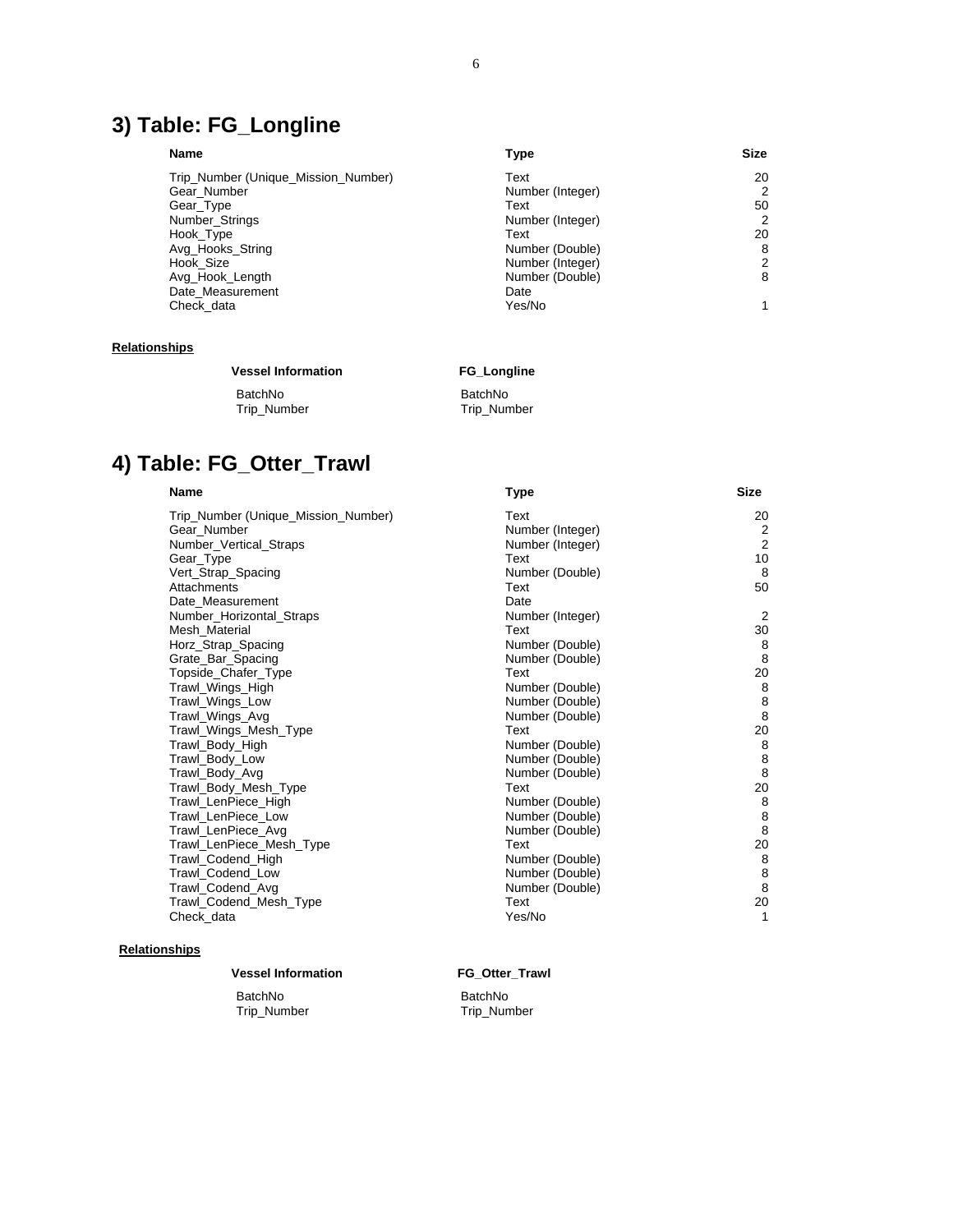# **5) Table: Vessel Information**

| <b>Name</b>                         | <b>Type</b>     | <b>Size</b>    |
|-------------------------------------|-----------------|----------------|
| Trip_Number (Unique_Mission_Number) | Text            | 20             |
| Observer Name                       | Text            | 40             |
| Vessel Name                         | Text            | 40             |
| Side_Number                         | Text            | 30             |
| Vessel_Country                      | Text            | 25             |
| Vessel_Call_Sign                    | Text            | 30             |
| Vessel Home Port                    | Text            | 50             |
| Vessel Owner                        | Text            | 50             |
| Vessel_Operator                     | Text            | 50             |
| Master Name                         | Text            | 50             |
| Number of Crew                      | Text            | 30             |
| Vessel_Length                       | Number (Single) | 4              |
| Gross Tonnage                       | Number (Single) | $\overline{4}$ |
| Vessel_Type                         | Text            | 20             |
| Engine_Power                        | Number (Single) | 4              |
| Frozen_Capacity_M                   | Number (Double) | 8              |
| Frozen_Capacity_T                   | Number (Double) | 8              |
| Fishmeal_Capacity_M                 | Number (Double) | 8              |
| Fishmeal_Capacity_T                 | Number (Double) | 8              |
| Other_Capacity_M                    | Number (Double) | 8              |
| Other Capacity T                    | Number (Double) | 8              |
| TotalHold_Capacity_M                | Number (Double) | $\bf 8$        |
| TotalHold Capacity T                | Number (Double) | 8              |
| Trip_Date_Started                   | Date            |                |
| Trip Date Ended                     | Date            |                |
| Activity_in_NRA                     | Date            |                |
| Date_Entry_Into_NRA                 | Date            |                |
| Date_Exit_from_NRA                  | Date            |                |
| Other_Areas_Visited                 | Text            |                |
| Country_of_Landing                  | Text            |                |
| Port_of_Landing                     | Text            |                |
| NAFO_Contracting_Party              | Text            |                |
| <b>Vessel Comments</b>              | Memo            |                |
| Check_Data                          | Yes/No          | 1              |
|                                     |                 |                |

## **Relationships**

#### **Vessel Information Catch Effort**

BatchNo BatchNo

## **Vessel Information FG\_Gillnets**

BatchNo BatchNo Trip\_Number Trip\_Number

#### **Vessel Information FG\_Longline**

BatchNo BatchNo Trip\_Number

## **Vessel Information FG\_Otter\_Trawl**

BatchNo BatchNo

Trip\_Number

Trip\_Number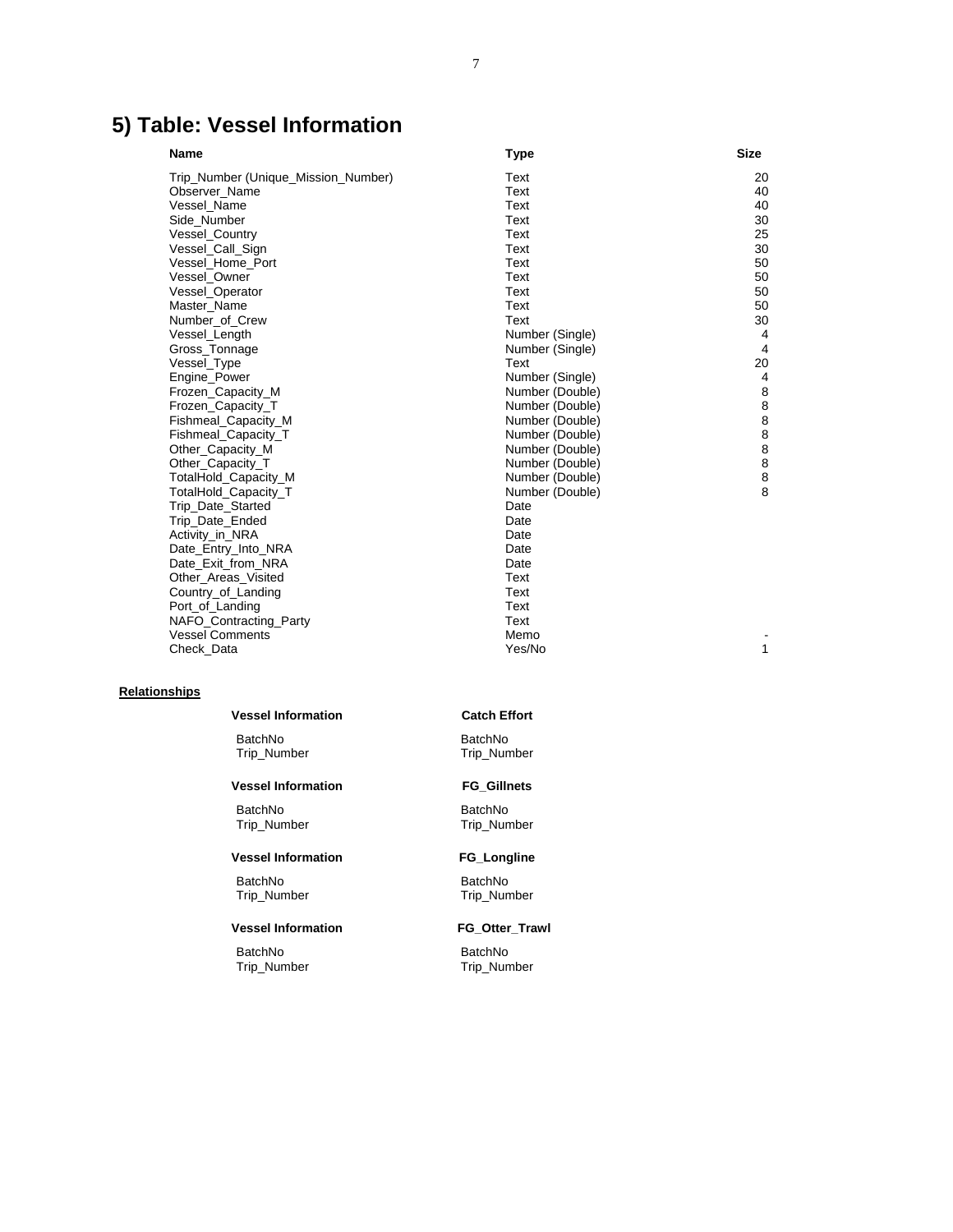# **6) Table – Conversion Factors**

| <b>Name</b>                         | Type           | <b>Size</b> |
|-------------------------------------|----------------|-------------|
| Trip_Number (Unique_Mission_Number) |                |             |
| <b>Species</b>                      | Text           | 20          |
| Product                             | Text           | 8           |
| Conversion Factor                   | Number (ILong) |             |
| Master Conversion Factor            | Number (Long)  |             |
| Method of Estimation                | Text           |             |
| Size                                | Number (Long)  |             |
| Check Data                          | Yes/No         |             |
|                                     |                |             |

# **Relationships**

| <b>Conversion Factors</b> | Catch       |
|---------------------------|-------------|
| Product                   | Product     |
| Trip_Number               | Trip Number |

| Numeric        | Area           | Numeric | Area    | Numeric | Area       |
|----------------|----------------|---------|---------|---------|------------|
| code           | (alpha)        | code    | (alpha) | code    | (alpha)    |
| 1              | 0A             | 34      | 3N      | 53      | 5ZW        |
| $\overline{2}$ | 0 <sub>B</sub> | 35      | 30      | 54      | 5Ζ         |
| 9              | 0NK            | 36      | 3PN     | 55      | 5ZC        |
| 11             | 1A             | 37      | 3PS     | 56      | 5ZU        |
| 12             | 1B             | 38      | 3P      | 59      | 5NK        |
| 13             | 1 <sup>C</sup> | 39      | 3NK     | 61      | 6A         |
| 14             | 1 <sub>D</sub> | 41      | 4R      | 62      | 6B         |
| 15             | 1E             | 42      | 4S      | 63      | 6C         |
| 16             | 1F             | 43      | 4T      | 64      | 6D         |
| 19             | 1NK            | 44      | 4VN     | 65      | 6E         |
| 21             | 2G             | 45      | 4VS     | 66      | 6F         |
| 22             | 2H             | 46      | 4W      | 67      | 6G         |
| 23             | 2J             | 47      | 4X      | 68      | 6H         |
| 29             | 2NK            | 48      | 4V      | 69      | 6NK        |
| 31             | 3Κ             | 49      | 4NK     | 70      | Outside    |
| 32             | 3L             | 51      | 5Y      | 74      | <b>Not</b> |
| 33             | 3M             | 52      | 5ZE     | 75      | Unknown    |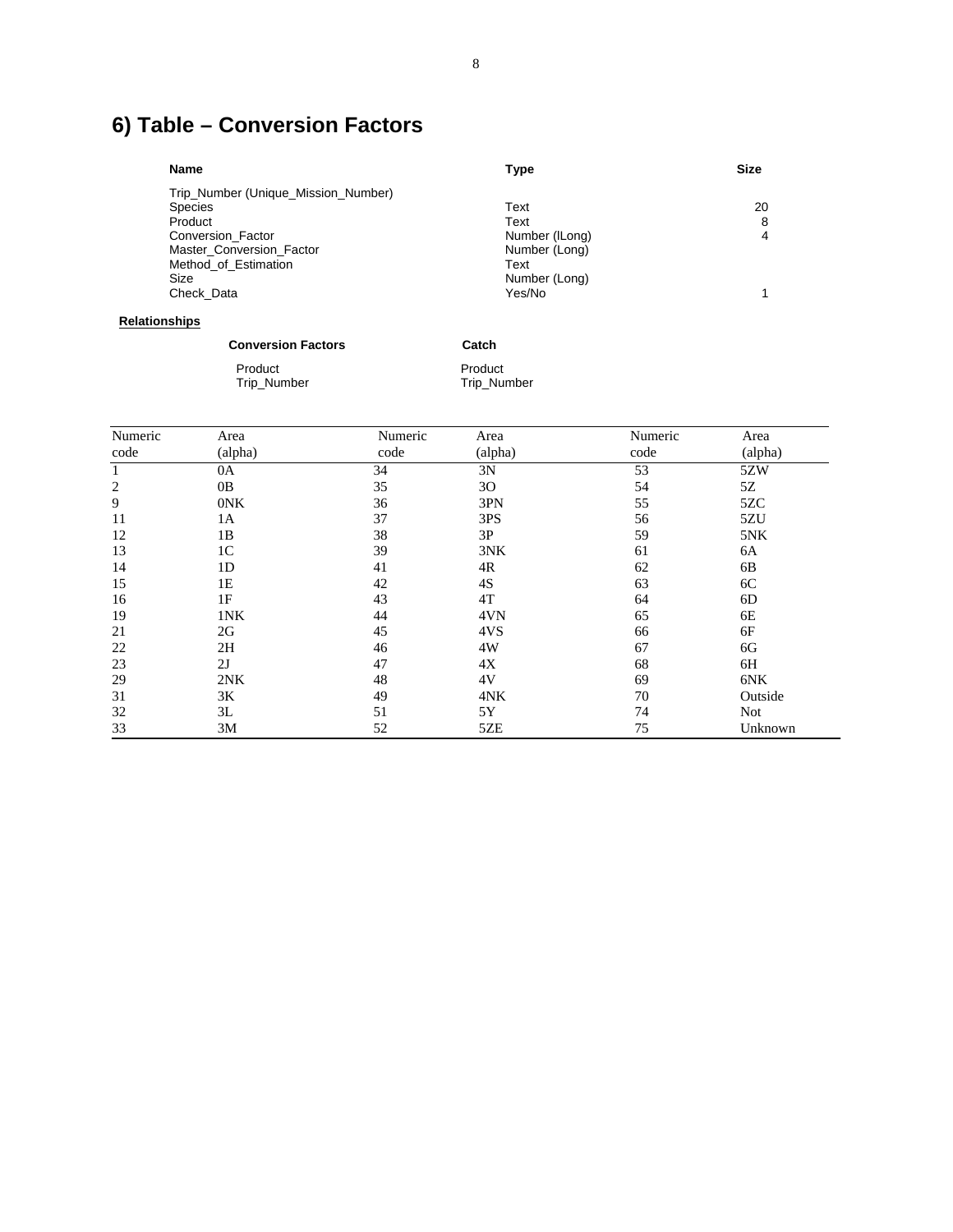| Numeric Code   Alpha Code  |                 | <b>Country</b>                                   |  |  |
|----------------------------|-----------------|--------------------------------------------------|--|--|
|                            | 1 BGR           | <b>Bulgaria</b>                                  |  |  |
|                            | $2 $ CAN-MQ     | Canada Maritimes & Quebec                        |  |  |
|                            | 3CAN-N          | Canada Newfoundland                              |  |  |
|                            | $4$ CUB         | Cuba                                             |  |  |
|                            | $5$ FRO         | Faroe Islands                                    |  |  |
|                            | 6 GRL           | Denmark Greenland                                |  |  |
|                            | $7$ E/DNK       | Denmark Mainland                                 |  |  |
|                            | 8 E/FRA-M       | <b>France Mainland</b>                           |  |  |
|                            | 9FRA-SP         | France St. Pierre et Miquelon                    |  |  |
|                            | $10$ E/DEU      | Federal Republic of Germany                      |  |  |
|                            | 11 DDR          | German Democratic Republic                       |  |  |
|                            | $12$ ISL        | Iceland                                          |  |  |
|                            | $13$ E/ITA      | Italy                                            |  |  |
|                            | $14$ JPN        | Japan                                            |  |  |
|                            | 15 NOR          | Norway                                           |  |  |
|                            | 16 POL          | Poland                                           |  |  |
|                            | 17 E/PRT        | Portugal                                         |  |  |
|                            | 18 ROM          | Romania                                          |  |  |
|                            | $19$ E/ESP      | Spain                                            |  |  |
|                            | $20$ SUN        | <b>Union Soviet Socialist Republics</b>          |  |  |
|                            | $21$ E/GBR      | United Kingdom                                   |  |  |
|                            | $22$ USA        | United States of Americia                        |  |  |
|                            | $23 $ ISR(NC)   | Israel                                           |  |  |
|                            | <b>24 E/IRL</b> | Ireland                                          |  |  |
|                            | 25 KOR          | South Korea                                      |  |  |
|                            | 26 MEX(NC)      | Mexico                                           |  |  |
|                            | 27 CAN-M        | Canada Maritimes                                 |  |  |
|                            | 28 CAN-Q        | Canada Quebec                                    |  |  |
|                            | 29 FRA          | <b>France Combined</b>                           |  |  |
|                            | 30 E/NLD        | Netherlands                                      |  |  |
|                            | 31 LVA          | Latvia                                           |  |  |
|                            | 32 EST          | Estonia                                          |  |  |
|                            | $33$ LTU        | Lithuania                                        |  |  |
|                            | $34$ RUS        | Russia                                           |  |  |
|                            | 35 E/BEL        | Belgium                                          |  |  |
|                            | 36 VEN(NC)      | Venezuela                                        |  |  |
|                            | 37 HND(NC)      | Honduras                                         |  |  |
|                            | 38 EU           | European Union                                   |  |  |
|                            | 39 CAN          | Canada                                           |  |  |
|                            | 40 CAN-C&A      | Canada Central & Arctic                          |  |  |
|                            | 41 UKR          | Ukraine                                          |  |  |
|                            |                 |                                                  |  |  |
|                            |                 | E/ denotes country belongs to the European Union |  |  |
| (NC) Non-Contracting Party |                 |                                                  |  |  |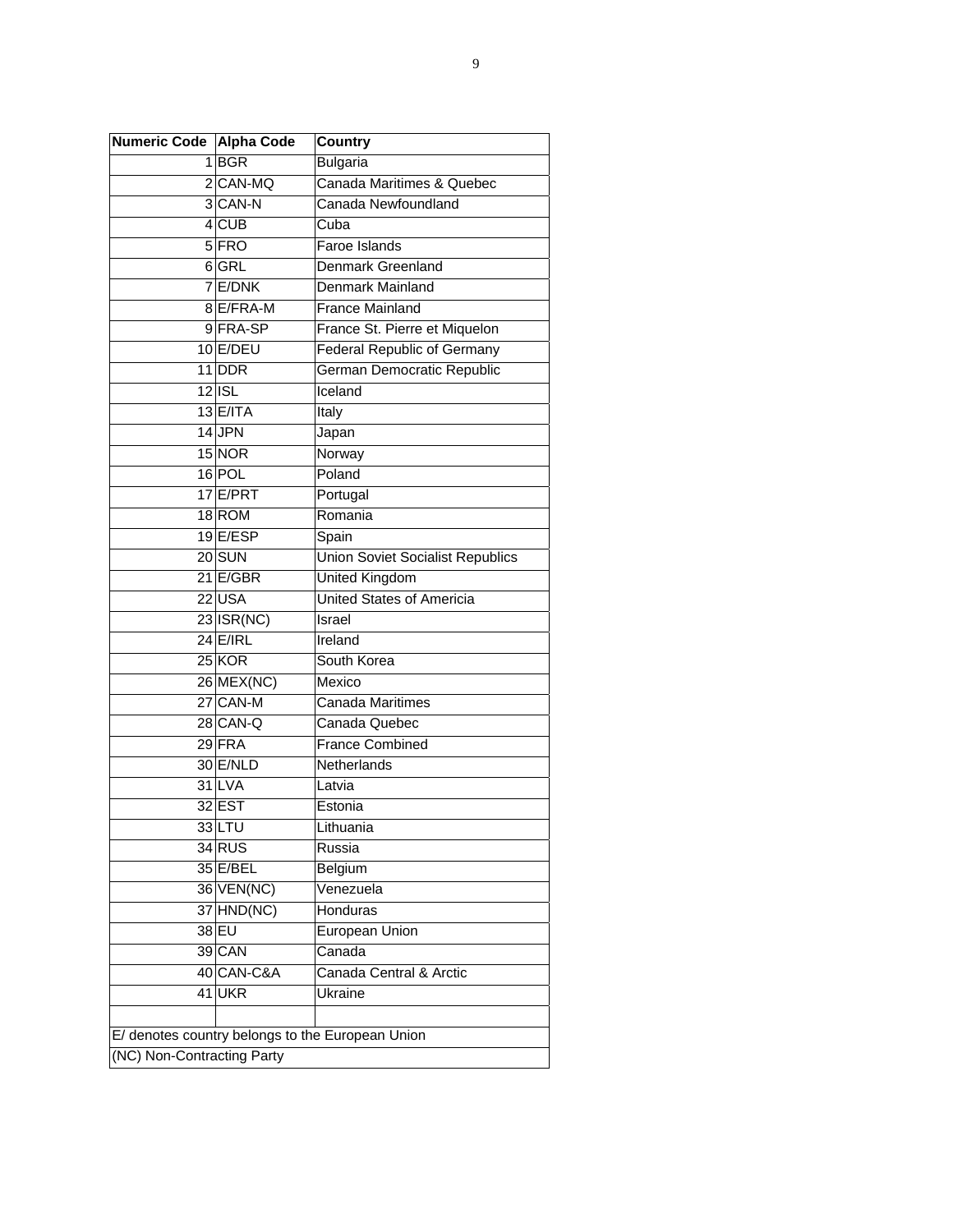| <b>Num</b><br>Code | <b>Alpha</b><br>Code | <b>Common Name</b>             |
|--------------------|----------------------|--------------------------------|
| 1                  | COD                  | Atlantic cod                   |
| 2                  | HAD                  | Haddock                        |
| 3                  | RED                  | Atlantic redfishes             |
| 4                  | HKS                  | Silver hake                    |
| 5                  | <b>HKR</b>           | Red hake                       |
| 6                  | <b>POK</b>           | Pollock (saithe)               |
| 10                 | PLA                  | American plaice                |
| 11                 | WIT                  | Witch flounder                 |
| 12                 | <b>YEL</b>           | Yellowtail flounder            |
| 13                 | GHL                  | <b>Greenland halibut</b>       |
| 14                 | FLW                  | Winter flounder                |
| 15                 | FLS                  | Summer flounder                |
| 16                 | HAL                  | Atlantic halibut               |
| 19                 | <b>FLX</b>           | Flatfishes (NS)                |
| 20                 | <b>RNG</b>           | Roundnose grenadier            |
| 21                 | HKW                  | White hake                     |
| 22                 | CAT                  | Wolffishes (catfishes)         |
| 23                 | <b>USK</b>           | Cusk (tusk)                    |
| 24                 | GRC                  | Greenland cod                  |
| 29                 | GRO                  | Groundfish (NS)                |
| 30                 | HER                  | Atlantic herring               |
| 31                 | MAC                  | Atlantic mackerel              |
| 32                 | BUT                  | Atlantic butterfish            |
| 40                 | MHA                  | Atlantic menhaden              |
| 41                 | SWO                  | Swordfish                      |
| 42                 | TUN                  | Tuna                           |
| 43<br>49           | SAU                  | Atlantic saury                 |
| 50                 | PEL<br>ALE           | Pelagic fish (NS)              |
| 51                 | ARG                  | Alewife                        |
| 52                 | CAP                  | Atlantic argentines<br>Capelin |
| 53                 | SHX                  | Sharks (NS)                    |
| 54                 | SKA                  | Skates (NS)                    |
| 55                 | SAL                  | Atlantic salmon                |
| 56                 | DGX                  | Dogfish                        |
| 58                 | ALF                  | Alfonsinos                     |
| 59                 | FIN                  | Finfishes (NS)                 |
| 70                 | LBA                  | American lobster               |
| 71                 | <b>CRA</b>           | Crabs                          |
| 72                 | PAN                  | Shrimps                        |
| 79                 | CRU                  | Marine Crustaceans (NS)        |
| 80                 | SCA                  | Sea scallops                   |
| 81                 | SQU                  | Squids                         |
| 87                 | MOL                  | Marine molluscs (NS)           |
| 89                 | INV                  | Marine invertebrates (NS)      |
| 91                 | URC                  | Sea urchins                    |
| 97                 | SWX                  | Seaweeds                       |
| 99                 | MIX                  | Mixed species                  |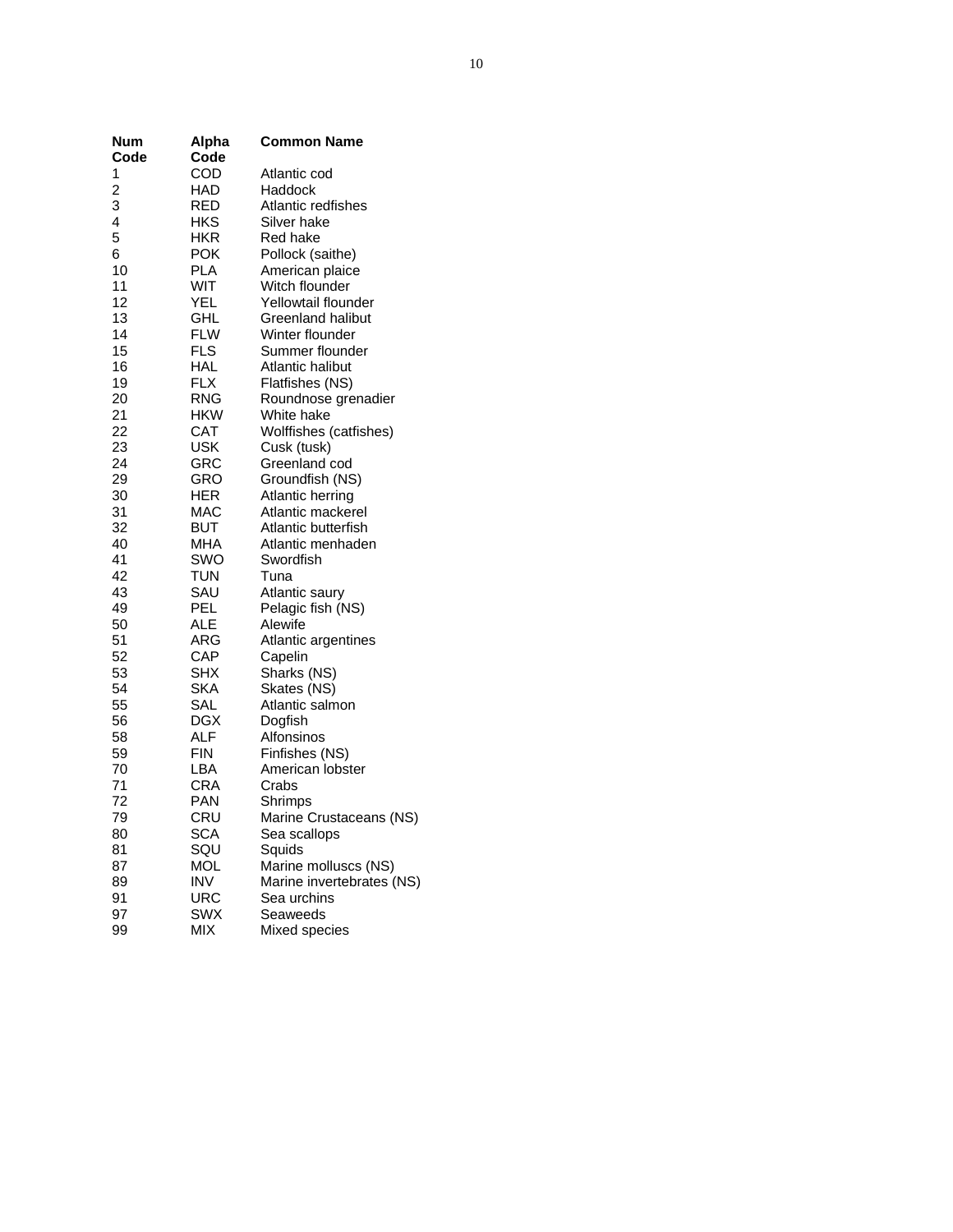| Code           | Num Common name                             | Long common name                                       | <b>Scientific name</b>                              | Alpa $#$<br>code                     |                  |
|----------------|---------------------------------------------|--------------------------------------------------------|-----------------------------------------------------|--------------------------------------|------------------|
| $\mathbf{1}$   | <b>HOURS FISHED</b>                         | <b>HOURS FISHED</b>                                    |                                                     |                                      |                  |
| $\overline{c}$ | <b>DAYS FISHED</b>                          | DAYS FISHED                                            |                                                     |                                      |                  |
| 3              | DAYS ON GROUND                              | DAYS ON GROUND                                         |                                                     |                                      |                  |
| 101            | COD                                         | <b>ATLANTIC COD</b>                                    | <b>GADUS MORHUA</b>                                 | COD <sub>1</sub>                     |                  |
| 102            | <b>HADDOCK</b>                              | <b>HADDOCK</b>                                         | MELANOGRAMMUS AEGLEFINUS                            | HAD <sub>1</sub>                     |                  |
| 103            | <b>REDFISHES</b>                            | <b>ATLANTIC REDFISHES (NS)</b>                         | SEBASTES SP.                                        | RED <sub>1</sub>                     |                  |
| 104            | <b>SILVER HAKE</b>                          | <b>SILVER HAKE</b>                                     | <b>MERLUCCIUS BILINEARIS</b>                        | HKS <sub>1</sub>                     |                  |
| 105            | <b>RED HAKE</b>                             | <b>RED HAKE</b>                                        | UROPHYCIS CHUSS                                     | HKR 1                                |                  |
| 106            | <b>POLLOCK</b>                              | POLLOCK (SAITHE)                                       | POLLACHIUS VIRENS                                   | POK <sub>1</sub><br>REG 1            |                  |
| 108<br>109     | <b>G REDFISH</b><br><b>B REDFISH</b>        | <b>GOLDEN REDFISH</b><br><b>BEAKED REDFISH</b>         | <b>SEBASTES MARINUS</b><br><b>SEBASTES MENTELLA</b> | REB <sub>1</sub>                     |                  |
| 112            | A PLAICE                                    | <b>AMERICAN PLAICE</b>                                 | HIPPOGLOSSOIDES PLATESSOIDES PLA 1                  |                                      |                  |
| 114            | <b>WITCH</b>                                | <b>WITCH FLOUNDER</b>                                  | GLYPTOCEPHALUS CYNOGLOSSUS WIT                      |                                      | $\overline{1}$   |
| 116            | YELLOWTAIL                                  | YELLOWTAIL FLOUNDER                                    | LIMANDA FERRUGINEA                                  | YEL.                                 | $\overline{1}$   |
| 118            | <b>G HALIBUT</b>                            | <b>GREENLAND HALIBUT</b>                               | REINHARDTIUS HIPPOGLOSSOIDES GHL 1                  |                                      |                  |
| 120            | A HALIBUT                                   | ATLANTIC HALIBUT                                       | <b>HIPPOGLOSSUS HIPPOGLOSSUS</b>                    | HAL 1                                |                  |
| 122            | WINTER FLO.                                 | <b>WINTER FLOUNDER</b>                                 | <b>PSEUDOPLEURONECTES</b>                           |                                      |                  |
|                |                                             |                                                        | <b>AMERICANUS</b>                                   | FLW 1                                |                  |
| 124            | SUMMER FLO.                                 | <b>SUMMER FLOUNDER</b>                                 | PARALICHTHYS DENTATUS                               | <b>FLS</b>                           | $\overline{1}$   |
| 125            | <b>WINDOWPANE</b>                           | <b>WINDOWPANE FLOUNDER</b>                             | SCOPHTHALMUS AQUOSUS                                | FLD 1                                |                  |
| 129            | <b>FLATFISH (NS)</b>                        | <b>FLATFISHES (NS)</b>                                 | <b>PLEURONECTIFORMES</b>                            | FLX 1                                |                  |
| 132            | ANGLER                                      | AMERICAN ANGLER                                        | LOPHIUS AMERICANUS                                  | ANG 1                                |                  |
| 136            | <b>SEAROBINS</b>                            | <b>ATLANTIC SEAROBINS</b>                              | PRIONOTUS SP.                                       | SRA 1                                |                  |
| 138            | <b>TOMCOD</b>                               | <b>ATLANTIC TOMCOD</b>                                 | MICROGADUS TOMCOD                                   | TOM 1                                |                  |
| 139            | <b>BLUE ANTIMORA</b><br><b>BLUE WHITING</b> | <b>BLUE ANTIMORA</b>                                   | ANTIMORA ROSTRATA                                   | ANT <sub>1</sub><br>WHB 1            |                  |
| 140<br>142     | <b>CUNNER</b>                               | BLUE WHITING (POUTASSOU)<br><b>CUNNER</b>              | MICROMESISTIUS POUTASSOU<br>TAUTOGOLABRUS ADSPERSUS | CUN 1                                |                  |
| 144            | <b>CUSK</b>                                 | CUSK (TUSK)                                            | <b>BROSME BROSME</b>                                | USK 1                                |                  |
| 148            | G COD                                       | <b>GREENLAND COD</b>                                   | GADUS OGAC                                          | GRC 1                                |                  |
| 151            | <b>BLUE LING</b>                            | <b>BLUE LING</b>                                       | <b>MOLVA DYPTERYGIA</b>                             | <b>BLI</b>                           | $\overline{1}$   |
| 152            | <b>LING</b>                                 | <b>LING</b>                                            | <b>MOLVA MOLVA</b>                                  | <b>LIN</b>                           | $\overline{1}$   |
| 154            | <b>LUMPFISH</b>                             | LUMPFISH (LUMPSUCKER)                                  | <b>CYCLOPTERUS LUMPUS</b>                           | LUM <sub>1</sub>                     |                  |
| 158            | N KINGFISH                                  | NORTHERN KINGFISH                                      | <b>MENTICIRRHUS SAXATILIS</b>                       | KGF 1                                |                  |
| 160            | N PUFFER                                    | NORTHERN PUFFER                                        | SPHOEROIDES MACULATUS                               | PUF <sub>1</sub>                     |                  |
| 162            | <b>EELPOUTS</b>                             | EELPOUTS (NS)                                          | LYCODES SP.                                         | ELZ 1                                |                  |
| 164            | <b>OCEAN POUT</b>                           | <b>OCEAN POUT</b>                                      | MACROZOARCES AMERICANUS                             | OPT <sub>1</sub>                     |                  |
| 166            | POLAR COD                                   | POLAR COD                                              | <b>BOREOGADUS SAIDA</b>                             | POC <sub>1</sub>                     |                  |
| 168            | R GRENADIER                                 | ROUNDNOSE GRENADIER                                    | <b>CORYPHAENOIDES RUPESTRIS</b>                     | RNG 1                                |                  |
| 169<br>172     | <b>RH GRENADIER</b><br><b>SANDEELS</b>      | ROUGHHEAD GRENADIER                                    | <b>MACROURUS BERGLAX</b><br>AMMODYTES SP.           | RHG 1<br>SAN 1                       |                  |
| 174            | <b>SCULPINS</b>                             | SANDEELS (SANDLANCES)<br><b>SCULPINS (NS)</b>          | MYOXOCEPHALUS SP.                                   | SCU <sub>1</sub>                     |                  |
| 176            | <b>SCUP</b>                                 | <b>SCUP</b>                                            | STENOTOMUS CHRYSOPS                                 | SCP 1                                |                  |
| 180            | <b>TAUTOG</b>                               | <b>TAUTOG</b>                                          | <b>TAUTOGA ONITIS</b>                               | TAU <sub>1</sub>                     |                  |
| 182            | <b>TILEFISH</b>                             | <b>TILEFISH</b>                                        | <b>LOPHOLATILUS</b>                                 |                                      |                  |
|                |                                             |                                                        | <b>CHAMAELEONTICEPS</b>                             | TIL                                  | $\overline{1}$   |
| 186            | <b>WHITE HAKE</b>                           | <b>WHITE HAKE</b>                                      | <b>UROPHYCIS TENUIS</b>                             | HKW 1                                |                  |
| 188            | <b>WOLFFISHES</b>                           | <b>WOLFFISHES (NS)</b>                                 | ANARHICHAS SP.                                      | CAT <sub>1</sub>                     |                  |
| 189            | A WOLFFISH                                  | <b>ATLANTIC WOLFFISH</b>                               | <b>ANARHICHAS LUPUS</b>                             | CAA 1                                |                  |
| 190            | S WOLFFISH                                  | SPOTTED WOLFFISH                                       | <b>ANARHICHAS MINOR</b>                             | CAS <sub>1</sub>                     |                  |
| 199            | <b>GROUNDFISH (NS)</b>                      | <b>GROUNDFISHES (NS)</b>                               |                                                     | GRO 1                                |                  |
| 202            | <b>HERRING</b>                              | <b>ATLANTIC HERRING</b>                                | <b>CLUPEA HARENGUS</b>                              | HER <sub>2</sub>                     |                  |
| 204<br>212     | <b>MACKEREL</b><br><b>BUTTERFISH</b>        | <b>ATLANTIC MACKEREL</b><br><b>ATLANTIC BUTTERFISH</b> | <b>SCOMBER SCOMBRUS</b><br>PEPRILUS TRIACANTHUS     | MAC <sub>2</sub><br>BUT <sub>2</sub> |                  |
| 216            | <b>MENHADEN</b>                             | <b>ATLANTIC MENHADEN</b>                               | <b>BREVOORTIA TYRANNUS</b>                          | MHA 2                                |                  |
| 220            | <b>SAURY</b>                                | <b>ATLANTIC SAURY</b>                                  | <b>SCOMBERESOX SAURUS</b>                           | SAU <sub>2</sub>                     |                  |
| 224            | <b>BAY ANCHOVY</b>                          | <b>BAY ANCHOVY</b>                                     | ANCHOA MITCHILLI                                    | ANB <sub>2</sub>                     |                  |
| 228            | <b>BLUEFISH</b>                             | <b>BLUEFISH</b>                                        | POMATOMUS SALTATRIX                                 | BLU                                  | $\sqrt{2}$       |
| 232            | <b>CREVALLE</b>                             | <b>CREVALLE JACK</b>                                   | <b>CARANX HIPPOS</b>                                | <b>CVJ</b>                           | $\sqrt{2}$       |
| 236            | <b>FRIGATE TUNA</b>                         | <b>FRIGATE TUNA</b>                                    | <b>AUXIS THAZARD</b>                                | <b>FRI</b>                           | $\boldsymbol{2}$ |
| 240            | <b>K MACKEREL</b>                           | <b>KING MACKEREL</b>                                   | SCOMBEROMORUS CAVALLA                               | KGM 2                                |                  |
| 244            | <b>S MACKEREL</b>                           |                                                        | ATLANTIC SPANISH MACKEREL SCOMBEROMORUS MACULATUS   | SSM <sub>2</sub>                     |                  |
| 252            | <b>SAILFISH</b>                             | <b>SAILFISH</b>                                        | <b>ISTIOPHORUS PLATYPTERUS</b>                      | SAI                                  | $\overline{2}$   |
| 256            | <b>WHITE MARLIN</b>                         | <b>ATLANTIC WHITE MARLIN</b>                           | TETRAPTURUS ALBIDUS                                 | WHM 2                                |                  |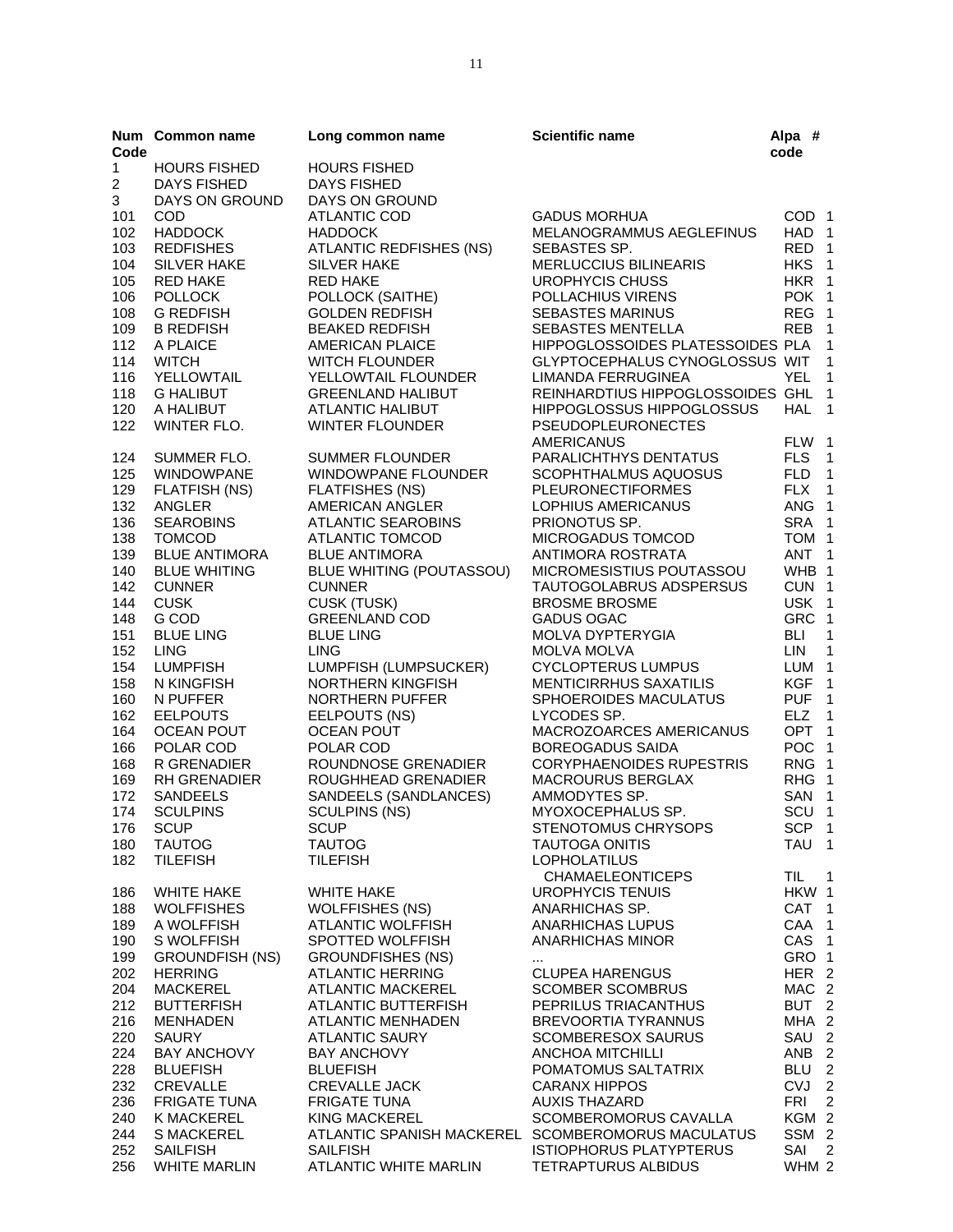| 260        | <b>BLUE MARLIN</b>            | ATLANTIC BLUE MARLIN                           | <b>MAKAIRA NIGRICANS</b>                                 | BUM <sub>2</sub>    |                  |
|------------|-------------------------------|------------------------------------------------|----------------------------------------------------------|---------------------|------------------|
| 264        | <b>SWORDFISH</b>              | <b>SWORDFISH</b>                               | <b>XIPHIAS GLADIUS</b>                                   | SWO <sub>2</sub>    |                  |
| 272        | ALBACORE TUNA                 | ALBACORE TUNA                                  | THUNNUS ALALUNGA                                         | ALB <sub>2</sub>    |                  |
| 274        | <b>BONITO</b>                 | ATLANTIC BONITO                                | SARDA SARDA                                              | BON 2               |                  |
| 276        | <b>LITTLE TUNNY</b>           | <b>LITTLE TUNNY</b>                            | EUTHYNNUS ALLETTERATUS                                   | LTA <sub>2</sub>    |                  |
| 278        | <b>BIGEYE TUNA</b>            | <b>BIGEYE TUNA</b>                             | THUNNUS OBESUS                                           | BET <sub>2</sub>    |                  |
| 280        | <b>BLUEFIN TUNA</b>           | NORTHERN BLUEFIN TUNA                          | THUNNUS THYNNUS                                          | BFT <sub>2</sub>    |                  |
| 282        | <b>SKIPJACK</b>               | <b>SKIPJACK TUNA</b>                           | KATSUWONUS PELAMIS                                       | SKJ                 | $\boldsymbol{2}$ |
| 284        | <b>YELLOWFIN</b>              | YELLOWFIN TUNA                                 | THUNNUS ALBACARES                                        | YFT <sub>2</sub>    |                  |
| 289        | TUNAS (NS)                    | TUNAS (NS)                                     | <b>SCOMBRIDAE</b>                                        | TUN <sub>2</sub>    |                  |
| 299        | PELAGICS (NS)                 | PELAGIC FISHES (NS)                            |                                                          | PEL <sub>2</sub>    |                  |
| 302        | <b>ALEWIFE</b>                | <b>ALEWIFE</b>                                 | ALOSA PSEUDOHARENGUS                                     | ALE <sub>3</sub>    |                  |
| 304        | AMBERJACKS                    | AMBERJACKS (NS)                                | SERIOLA SP.                                              | AMX 3               |                  |
| 306        | <b>CONGER</b>                 | AMERICAN CONGER                                | <b>CONGER OCEANICUS</b>                                  | COA 3               |                  |
| 308        | A EEL                         | AMERICAN EEL                                   | ANGUILLA ROSTRATA                                        | ELA 3               |                  |
| 309        | HAGEFISH                      | ATLANTIC HAGEFISH                              | <b>MYXINE GLUTINOSA</b>                                  | MYG 3               |                  |
| 310        | A SHAD                        | AMERICAN SHAD                                  | ALOSA SAPIDISSIMA                                        | SHA 3               |                  |
| 312        | ARGENTINES                    | <b>ARGENTINES (NS)</b>                         | ARGENTINA SP.                                            | ARG 3               |                  |
| 314        | A CROAKER                     | ATLANTIC CROAKER                               | MICROPOGONIAS UNDULATUS                                  | CKA 3               |                  |
| 316        | A NEEDLEFISH                  | <b>ATLANTIC NEEDLEFISH</b>                     | STRONGYLURA MARINA                                       | NFA <sub>3</sub>    |                  |
| 318        | A SALMON                      | <b>ATLANTIC SALMON</b>                         | <b>SALMO SALAR</b>                                       | SAL 3               |                  |
| 320        | A SILVERSIDE                  | <b>ATLANTIC SILVERSIDE</b>                     | <b>MENIDIA MENIDIA</b>                                   | SSA 3               |                  |
| 322        | THR HERRING                   | ATLANTIC THREAD HERRING                        | OPISTHONEMA OGLINUM                                      | THA 3               |                  |
| 326        | <b>SLICKHEAD</b>              | <b>BAIRD'S SLICKHEAD</b>                       | ALEPOCEPHALUS BAIRDII                                    | ALC 3               |                  |
| 330        | <b>BLACK DRUM</b>             | <b>BLACK DRUM</b>                              | POGONIAS CROMIS                                          | BDM 3               |                  |
| 332        | <b>B SEABASS</b>              | <b>BLACK SEABASS</b>                           | <b>CENTROPRISTIS STRIATA</b>                             | BSB 3               |                  |
| 334        | BLUEBACK                      | <b>BLUEBACK SHAD</b>                           | <b>ALOSA AESTIVALIS</b>                                  | BBH 3               |                  |
| 340        | <b>CAPELIN</b>                | <b>CAPELIN</b>                                 | MALLOTUS VILLOSUS                                        | CAP <sub>3</sub>    |                  |
| 342        | <b>CHARS</b>                  | CHARS (NS)                                     | SALVELINUS SP.                                           | CHR 3               |                  |
| 344        | <b>COBIA</b>                  | <b>COBIA</b>                                   | RACHYCENTRON CANADUM                                     | CBA 3               |                  |
| 346        | C POMPANO                     | COMMON (FLORIDA) POMPANO TRACHINOTUS CAROLINUS |                                                          | POM 3               |                  |
| 354        | G SHAD                        | AMERICAN GIZZARD SHAD                          | DOROSOMA CEPEDIANUM                                      | SHG 3               |                  |
| 356        | <b>GRUNTS</b>                 | <b>GRUNTS (NS)</b>                             | POMADASYIDAE                                             | GRX 3               |                  |
| 360        | H SHAD                        | <b>HICKORY SHAD</b>                            | ALOSA MEDIOCRIS                                          | SHH 3               |                  |
| 365        | <b>LAMPFISHES</b>             | LAMPFISHES (NS)                                | NOTOSCOPELUS SP.                                         | LAX 3               |                  |
| 370        | <b>MULLETS</b>                | <b>MULLETS (NS)</b>                            | <b>MUGILIDAE</b>                                         | MUL 3               |                  |
| 380        | <b>HARVESTFISH</b>            | N ATLANTIC HARVESTFISH                         | PEPRILUS ALEPIDOTUS (=PARU)                              | HVF <sub>3</sub>    |                  |
| 390        | <b>PIGFISH</b>                | <b>PIGFISH</b>                                 | ORTHOPRISTIS CHRYSOPTERA                                 | <b>PIG</b>          | $\mathbf{3}$     |
| 400        | <b>SMELT</b>                  | <b>RAINBOW SMELT</b>                           | <b>OSMERUS MORDAX</b>                                    | SMR 3               |                  |
| 402        | RED DRUM                      | <b>RED DRUM</b>                                | <b>SCIAENOPS OCELLATUS</b>                               | RDM 3               |                  |
| 404        | RED PORGY                     | RED PORGY                                      | <b>PAGRUS PAGRUS</b>                                     | RPG 3               |                  |
| 406        | ROUGH SCAD                    | ROUGH SCAD                                     | <b>TRACHURUS LATHAMI</b>                                 | RSC 3               |                  |
| 410        | <b>SAND PERCH</b>             | <b>SAND PERCH</b>                              | DIPLECTRUM FORMOSUM                                      | PES <sub>3</sub>    |                  |
|            | 412 SHEEPSHEAD                | SHEEPSHEAD                                     | ARCHOSARGUS                                              |                     |                  |
|            |                               |                                                | <b>PROBATOCEPHALUS</b>                                   | SPH <sub>3</sub>    |                  |
| 414        | <b>SPOT CROAKER</b>           | <b>SPOT CROAKER</b>                            | LEIOSTOMUS XANTHURUS                                     | SPT <sub>3</sub>    |                  |
| 416        | S WEAKFISH                    | SPOTTED WEAKFISH                               | <b>CYNOSCION NEBULOSUS</b>                               | SWF <sub>3</sub>    |                  |
| 418        | SQUETEAGUE                    | SQUETEAGUE                                     |                                                          |                     |                  |
|            |                               | (GRAY WEAKFISH)                                | <b>CYNOSCION REGALIS</b>                                 | STG <sub>3</sub>    |                  |
| 420        | STRIPED BASS                  | <b>STRIPED BASS</b>                            | <b>MORONE SAXATILIS</b>                                  | STB <sub>3</sub>    |                  |
| 422        | <b>STURGEONS</b>              | STURGEONS (NS)                                 | <b>ACIPENSERIDAE</b>                                     | STU <sub>3</sub>    |                  |
| 430        | <b>TARPON</b>                 | <b>TARPON</b>                                  | TARPON (=MEGALOPS) ATLANTICUS TAR 3                      |                     |                  |
| 432        | <b>TROUTS</b>                 | TROUTS (NS)                                    | SALMO SP.                                                | TRO 3               |                  |
| 440        | <b>WHITE PERCH</b>            | <b>WHITE PERCH</b>                             | <b>MORONE AMERICANA</b>                                  | PEW 3               |                  |
| 442        | <b>ALFONSINOS</b>             | ALFONSINOS (NS)                                | BERYX SP.                                                | <b>ALF</b>          | $\mathbf{3}$     |
| 452        | S DOGFISH                     | SPINY (=PICKED) DOGFISH                        | SQUALUS ACANTHIAS                                        | DGS 3               |                  |
| 459        | <b>DOGFISHES</b>              | DOGFISHES (NS)                                 | <b>SQUALIDAE</b>                                         | DGX 3               |                  |
| 462        | PORBEAGLE                     | PORBEAGLE                                      | LAMNA NASUS                                              | POR 3               |                  |
|            | <b>LARGE SHARKS</b>           | <b>LARGE SHARKS (NS)</b>                       |                                                          | SHX 3               |                  |
| 469        |                               |                                                | <b>SQUALIFORMES</b>                                      |                     |                  |
| 479        | <b>SKATES</b>                 | SKATES (NS)                                    | RAJA SP.                                                 | SKA 3<br><b>FIN</b> | 3                |
| 499<br>502 | FINFISH (NS)<br>LONGFIN SQUID | FINFISHES (NS)<br>LONGFIN SQUID                | $\cdots$                                                 | SQL 5               |                  |
|            |                               |                                                | LOLIGO PEALEI                                            | SQI                 | $\,$ 5 $\,$      |
| 504        | <b>SHORTFIN SQUID</b>         | SHORTFIN SQUID<br>SQUIDS (NS)                  | <b>ILLEX ILLECEBROSUS</b><br>LOLIGINIDAE, OMMASTREPHIDAE | SQU <sub>5</sub>    |                  |
| 509        | SQUIDS (NS)                   | ATLANTIC RAZOR CLAM                            |                                                          | CLR 5               |                  |
| 512        | RAZOR CLAM                    |                                                | <b>ENSIS DIRECTUS</b>                                    |                     |                  |
| 514        | <b>HARD CLAM</b>              | <b>HARD CLAM</b>                               | <b>MERCENARIA MERCENARIA</b>                             | CLH <sub>5</sub>    |                  |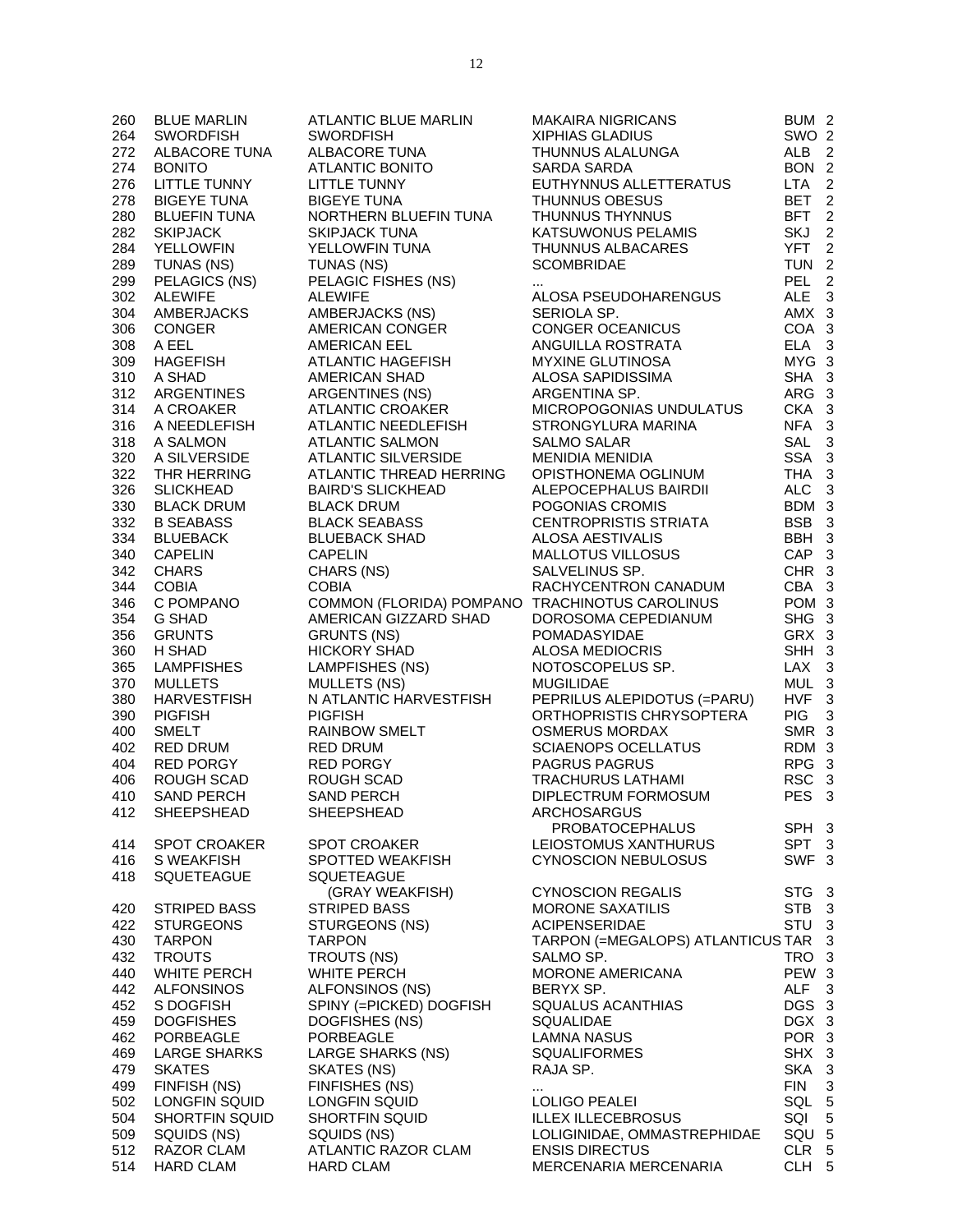| 516 | OCEAN QUAHOG            | OCEAN QUAHOG                           | ARCTICA ISLANDICA                                                         | CLQ 5            |  |
|-----|-------------------------|----------------------------------------|---------------------------------------------------------------------------|------------------|--|
| 518 | SOFT CLAM               | <b>SOFT CLAM</b>                       | MYA ARENARIA                                                              | CLS 5            |  |
| 520 | <b>SURF CLAM</b>        | <b>SURF CLAM</b>                       | SPISULA SOLIDISSIMA                                                       | CLB 5            |  |
| 525 | <b>STIMPSON CLAM</b>    | STIMPSON SURF CLAM                     | SPISULA POLYNYMA                                                          | CLT 5            |  |
| 529 | CLAMS (NS)              | CLAMS (NS)                             | <b>BIVALVIA</b>                                                           | CLX 5            |  |
| 532 | <b>BAY SCALLOP</b>      | <b>BAY SCALLOP</b>                     | ARGOPECTEN IRRADIANS                                                      | SCB 5            |  |
| 534 | CALICO SCALLOP          | CALICO SCALLOP                         | ARGOPECTEN GIBBUS                                                         | SCC 5            |  |
| 535 | <b>ICELAND SCALLOP</b>  | <b>ICELANDIC SCALLOP</b>               | CHLAMYS ISLANDICA                                                         | ISC 5            |  |
| 536 | <b>SEA SCALLOP</b>      | <b>SEA SCALLOP</b>                     | PLACOPECTEN MAGELLANICUS                                                  | SCA 5            |  |
| 539 | SCALLOPS (NS)           | <b>SCALLOPS (NS)</b>                   | <b>PECTINIDAE</b>                                                         | SCX 5            |  |
| 542 | <b>OYSTER</b>           | AMERICAN CUPPED OYSTER                 | CRASSOSTREA VIRGINICA                                                     | OYA 5            |  |
| 552 | <b>BLUE MUSSEL</b>      | <b>BLUE MUSSEL</b>                     | <b>MYTILUS EDULIS</b>                                                     | MUS <sub>5</sub> |  |
| 562 | <b>WHELKS</b>           | <b>WHELKS (NS)</b>                     | BUSYCON SP.                                                               | WHX 5            |  |
| 564 | <b>PERIWINKLES</b>      | PERIWINKLES (NS)                       | LITTORINA SP.                                                             | PER 5            |  |
| 589 | MOLLUSCS (NS)           | <b>MARINE MOLLUSCS (NS)</b>            | <b>MOLLUSCA</b>                                                           | MOL 5            |  |
| 602 | ROCK CRAB               | ATLANTIC ROCK CRAB                     | <b>CANCER IRRORATUS</b>                                                   | CRK 5            |  |
| 604 | <b>BLUE CRAB</b>        | <b>BLUE CRAB</b>                       | CALLINECTES SAPIDUS                                                       | CRB 5            |  |
| 606 | <b>GREEN CRAB</b>       | <b>GREEN CRAB</b>                      | <b>CARCINUS MAENAS</b>                                                    | CRG 5            |  |
| 608 | JONAH CRAB              | JONAH CRAB                             | <b>CANCER BOREALIS</b>                                                    | CRJ 5            |  |
| 610 | QUEEN CRAB              | QUEEN CRAB                             | CHIONOECETES OPILIO                                                       | CRQ 5            |  |
| 612 | RED CRAB                | <b>RED CRAB</b>                        | <b>GERYON QUINQUEDENS</b>                                                 | CRR 5            |  |
| 614 | STONE CRAB              | STONE KING CRAB                        | <b>LITHODES MAIA</b>                                                      | KCT <sub>5</sub> |  |
| 619 | CRABS (NS)              | MARINE CRABS (NS)                      | REPTANTIA                                                                 | CRA 5            |  |
| 622 | <b>LOBSTER</b>          | AMERICAN LOBSTER                       | HOMARUS AMERICANUS                                                        | LBA 5            |  |
| 632 | N PRAWN                 | NORTHERN PRAWN                         | PANDALUS BOREALIS                                                         | PRA 5            |  |
| 633 | <b>AESOP SHRIMP</b>     | <b>AESOP SHRIMP</b>                    | PANDALUS MONTAGUI                                                         | AES 5            |  |
| 638 | PENAEUS SHRIMPS         | PENAEUS SHRIMPS (NS)                   | PENAEUS SP.                                                               | PEN 5            |  |
| 639 | SHRIMPS (NS)            | PINK (=PANDALID) SHRIMPS               | PANDALUS SP.                                                              | PAN 5            |  |
| 649 | <b>CRUSTACEANS (NS)</b> | MARINE CRUSTACEANS (NS)                | <b>CRUSTACEA</b>                                                          | CRU 5            |  |
| 652 | <b>SEA URCHIN</b>       | <b>SEA URCHIN</b>                      | STRONGYLOCENTROTUS SP.                                                    | URC 5            |  |
| 669 | WORMS (NS)              | <b>MARINE WORMS (NS)</b>               | <b>POLYCHAETA</b>                                                         | WOR 5            |  |
| 672 | HORSESHOE CRAB          | HORSESHOE CRAB                         | LIMULUS POLYPHEMUS                                                        | HSC 5            |  |
| 699 | INVERT. (NS)            | MARINE INVERTEBRATES (NS)              | INVERTEBRATA                                                              | INV <sub>5</sub> |  |
| 702 | <b>BROWN SEAWEEDS</b>   | <b>BROWN SEAWEEDS</b>                  | PHAEOPHYCEAE                                                              | SWB 6            |  |
| 704 | <b>RED SEAWEEDS</b>     | <b>RED SEAWEEDS</b>                    | RHODOPHYCEAE                                                              | SWR 6            |  |
| 709 | SEAWEEDS (NS)           | SEAWEEDS (NS)                          | ALGAE                                                                     | SWX 6            |  |
| 464 | <b>SHORTFIN MAKO</b>    | SHORTFIN MAKO SHARK                    | <b>ISURUS OXYRINCHUS</b>                                                  | SMA 3            |  |
| 470 |                         |                                        | SHARPNOSE SHARK ATLANTIC SHARPNOSE SHARK RHIZOPRIONODON TERRAENOVAE RHT 3 |                  |  |
| 472 | <b>BLACK DOGFISH</b>    | <b>BLACK DOGFISH</b>                   | <b>CENTROSCYLLIUM FABRICII</b>                                            | CFB <sub>3</sub> |  |
| 473 | <b>BOREAL SHARK</b>     |                                        | BOREAL (GREENLAND) SHARK SOMNIOUSUS MICROCEPHALUS                         | GSK 3            |  |
| 474 | <b>BASKING SHARK</b>    | <b>BASKING SHARK</b>                   | CETORHINUS MAXIMUS                                                        | BSK 3            |  |
| 480 | LITTLE SKATE            | <b>LITTLE SKATE</b>                    | RAJA ERINACEA                                                             | RJD <sub>3</sub> |  |
| 484 | <b>BARNDOOR SKATE</b>   | <b>BARNDOOR SKATE</b>                  | RAJA LAEVIS                                                               | RJL 3            |  |
| 487 | <b>WINTER SKATE</b>     | <b>WINTER SKATE</b>                    | RAJA OCELLATA                                                             | RJT <sub>3</sub> |  |
| 488 | THORNY SKATE            | THORNY SKATE (STARRY RAY) RAJA RADIATA |                                                                           | RJR <sub>3</sub> |  |
| 489 | SMOOTH SKATE            | SMOOTH SKATE                           | RAJA SENTA                                                                | RJS <sub>3</sub> |  |
| 490 | SPINYTAIL SKATE         | SPINYTAIL (SPINETAIL RAY)              | RAJA (BATHYRAJA) SPINICAUDA                                               | RJQ 3            |  |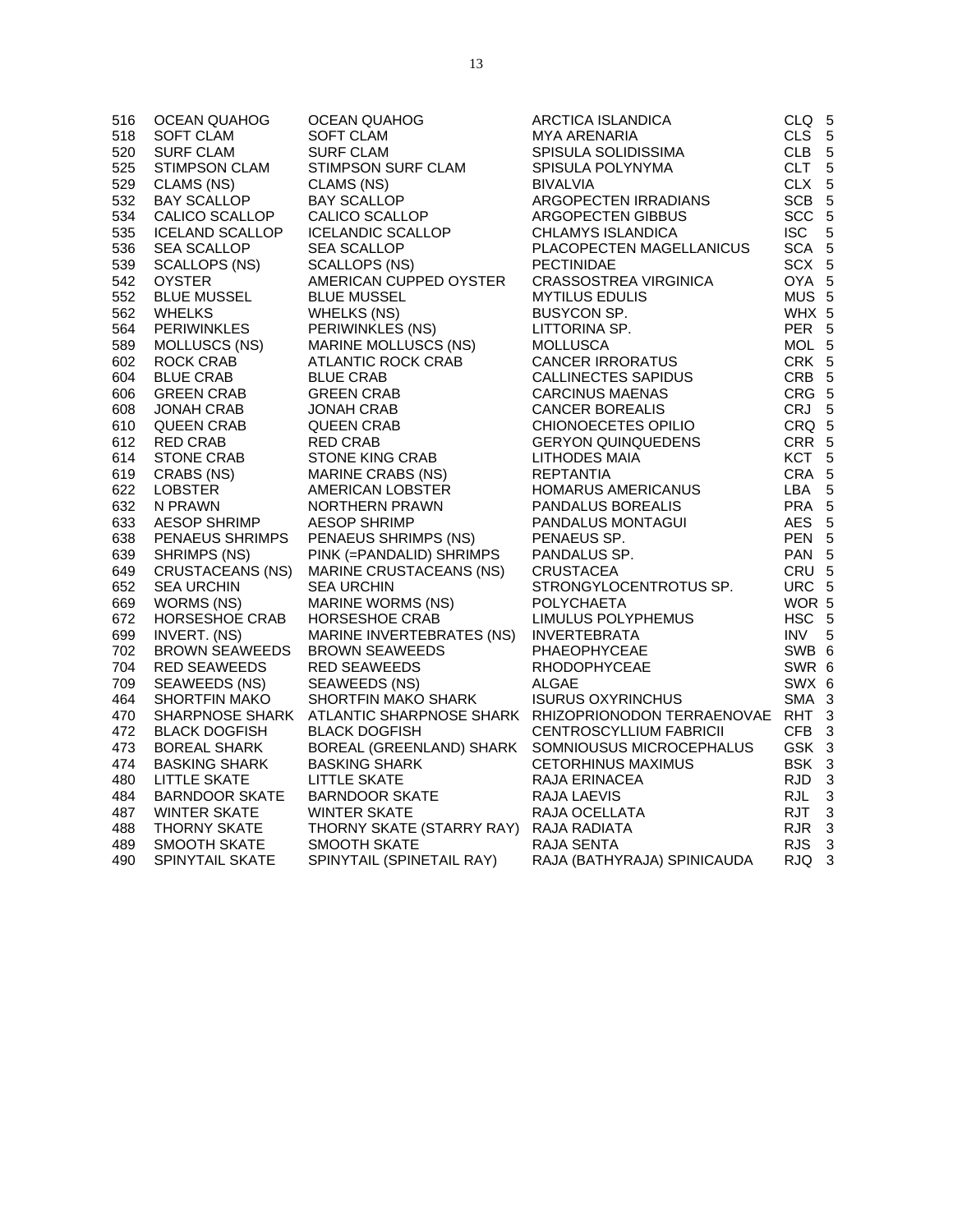| Num Code Alpha Code | Gear                                             |
|---------------------|--------------------------------------------------|
| 8 OTB*              | Bottom otter trawl (charters)                    |
| 9 OTM*              | Midwater trawl (charters)                        |
| 10 OTB              | Bottom otter trawl (side or stern not specified) |
| 11 OTB-1            | Bottom otter trawl (side)                        |
| 12 OTB-2            | Bottom otter trawl (stern)                       |
| 13 OTM              | Midwater trawl (side or stern not specified)     |
| 14 OTM-1            | Midwater trawl (side)                            |
| 15 OTM-2            | Midwater trawl (stern)                           |
| 16 PTB              | Bottom pair trawl (2 boats)                      |
| 17 PTM              | Midwater pair trawl (2 boats)                    |
| 18 TBB              | Beam trawl                                       |
| 19 OTS              | Otter shrimp twin trawl                          |
| 20 SDN*             | Danish seine (charters)                          |
| 21 SDN              | Danish seine                                     |
| <b>22 SSC</b>       | Scottish seine                                   |
| 23 SPR              | Pair seine (2 boats)                             |
| 24 SB               | Beach seine (shut off = bar seine)               |
| 30 PS*              | Purse seine (charters)                           |
| 31 PS               | Purse seine                                      |
| 39 GN*              | Gillnets (charters)                              |
| 40 GN               | Gillnets (not specified)                         |
| 41 GNS              | Set gillnets                                     |
| 42 GND              | Drift gillnets                                   |
| 49 LL*              | Longlines (charters)                             |
| 50 LL               | Longlines (not specified)                        |
| 51 LLS              | Set lines (bottom or near bottom longlines)      |
| 52 LLD              | Drift lines (drifting longlines)                 |
| 53 LHP              | Handlines (including pole & jig)                 |
| 54 LTL              | <b>Troll lines</b>                               |
| <b>55 LHM</b>       | Mechanized squid jigger                          |
| 56 LHM*             | Mechanized squid jigger (charters)               |
| 58 LDV              | Dory vessel line gears                           |
| 60 FIX              | Traps (not specified)                            |
| 61 FPN              | Uncovered pound nets (cod & herring traps etc.)  |
| 62 FPO              | covered pots (lobster & crab etc.) and fyke nets |
| 63 FWR              | Weirs                                            |
| 70 DRB*             | Dredge (charters)                                |
| 71 DRB              | Dredge (boat)                                    |
| 72 DRH              | Dredge (hand)                                    |
| 81 HAR              | Harpoons                                         |
| 90 MIS              | Other known gears not covered by the above       |
| 98 NK*              | Gears not known (charter)                        |
| 99 NK               | Gears not known or not specified                 |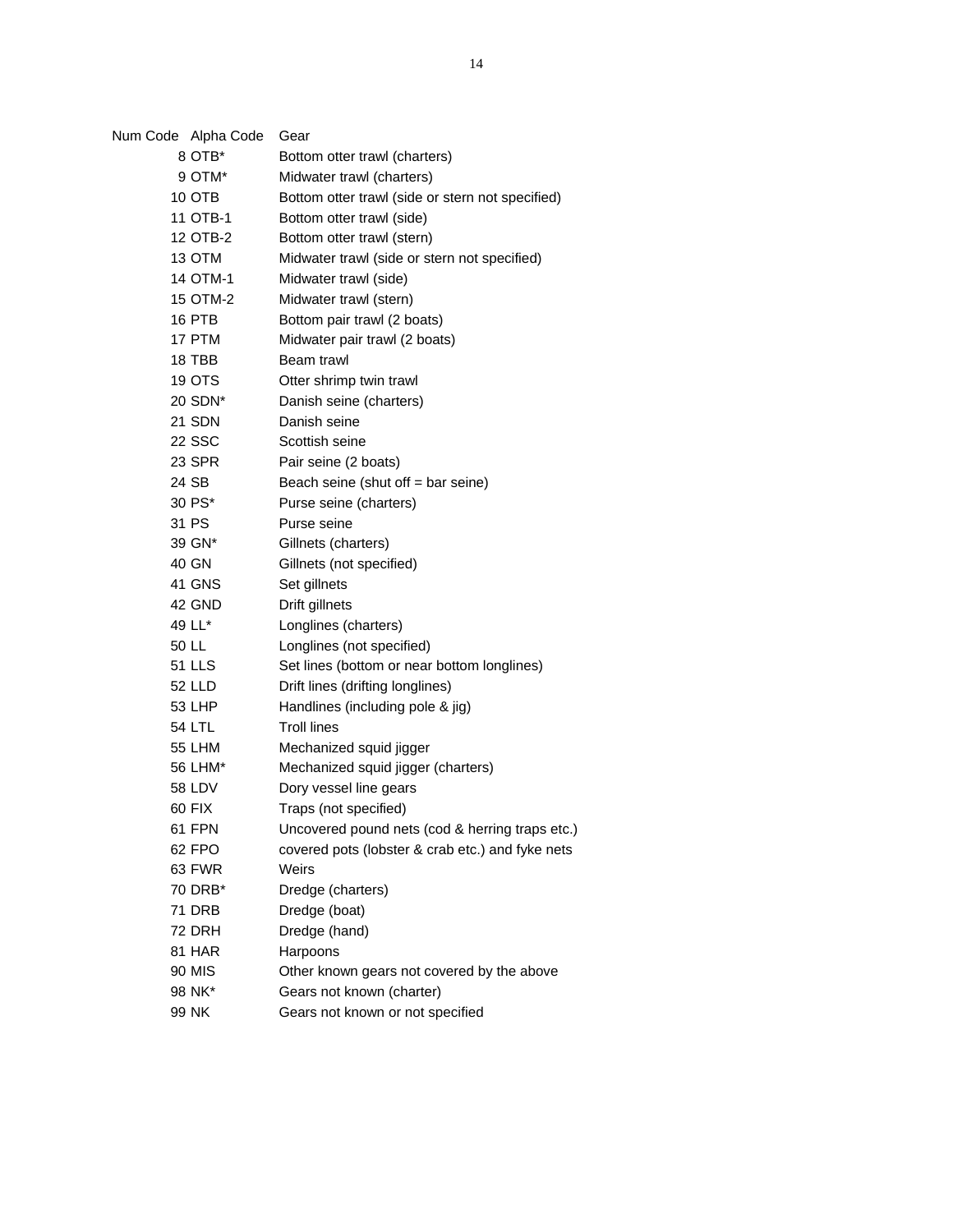| Month      |
|------------|
| JAN        |
| FEB        |
| MAR        |
| APR        |
| MAY        |
| JUN        |
| JUL.       |
| AUG        |
| <b>SEP</b> |
| OCT        |
| NOV        |
| DEC        |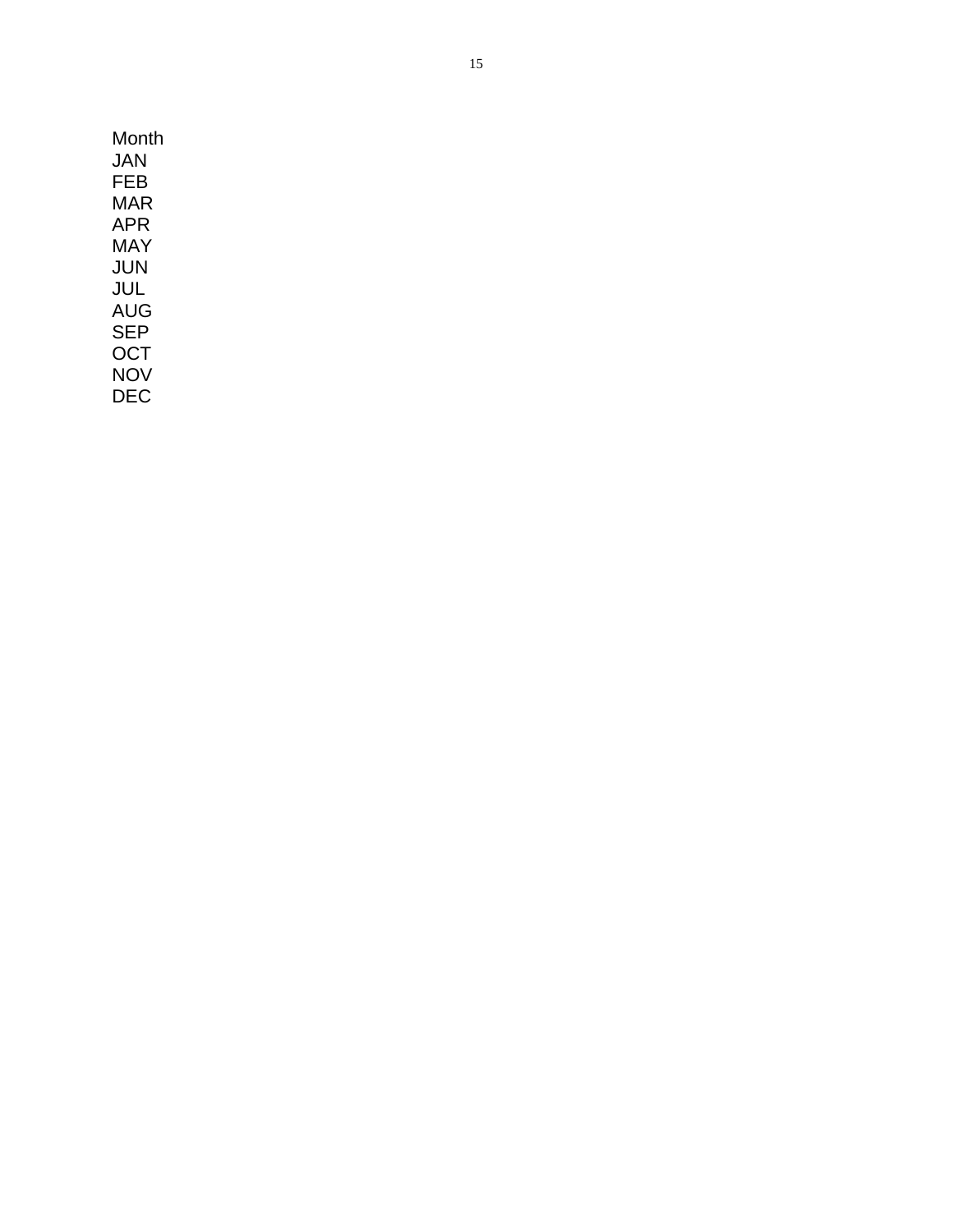**NAFO Observer Program Database Structure** 

**The Access database consists of 6 linked tables based on the 4 forms designed by the Scientific Council WG and presented to STACTIC in Sept 1999. It uses NAFO codes and is designed to capture set and catch and effort information collected by NAFO observers on a set by set basis. A series of reports have been designed to report on the information contained in the database but these reports can be easily modified and are not inclusive.** 

**A table has not yet been designed to capture the length frequency or conversion factor information.** 

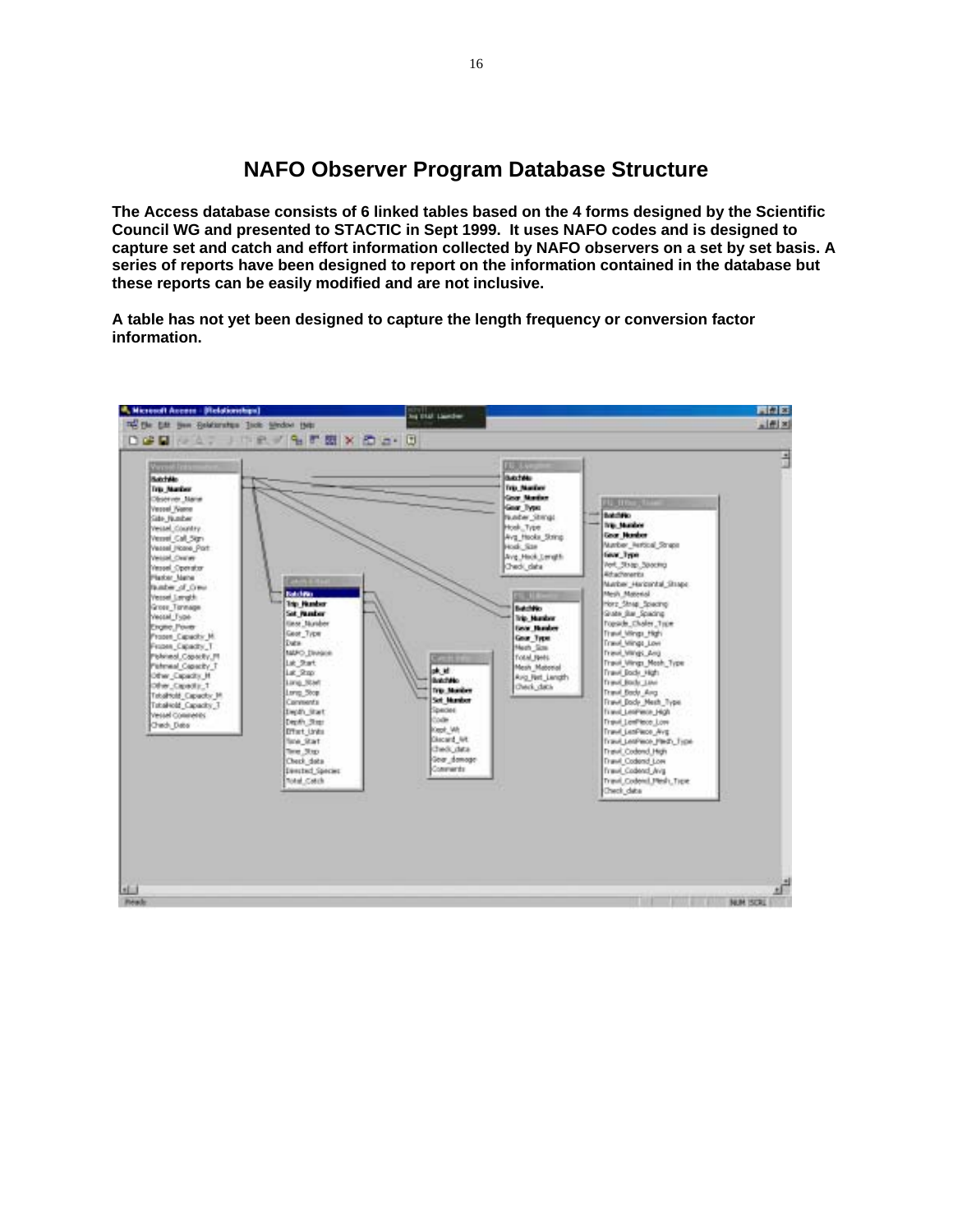# **NAFO Fisheries Observer Program**

| <b>CATCH &amp; EFFORT</b> |         | Obs. Or Log: |  |  | Trip Number:                            |  |  |
|---------------------------|---------|--------------|--|--|-----------------------------------------|--|--|
| Set#:                     | Gear #: | Gear Type:   |  |  | Method of Estimation   Date: (yyyymmdd) |  |  |
|                           |         |              |  |  |                                         |  |  |

| <b>EFFORT INFORMATION</b> |                     | <b>START</b><br>(gear on bottom) | <b>END</b><br>(gear off bottom) |
|---------------------------|---------------------|----------------------------------|---------------------------------|
| <b>NAFO Div:</b>          | Lat.                |                                  |                                 |
| <b>Effort Units:</b>      | Long.               |                                  |                                 |
| Comments:                 | Depth $(m)$ fishing |                                  |                                 |
|                           | Time<br>(UTC)       |                                  |                                 |

| <b>CATCH INFORMATION</b> |      |                        |          | TOTAL CATCH (round in kg): |             |         |
|--------------------------|------|------------------------|----------|----------------------------|-------------|---------|
| Species                  | Code | Dir or<br><b>Bycat</b> | Kept Wt. | Discard Wt.                | Product Wt. | Product |
|                          |      |                        |          |                            |             |         |
|                          |      |                        |          |                            |             |         |
|                          |      |                        |          |                            |             |         |
|                          |      |                        |          |                            |             |         |
|                          |      |                        |          |                            |             |         |
|                          |      |                        |          |                            |             |         |
|                          |      |                        |          |                            |             |         |
|                          |      |                        |          |                            |             |         |
|                          |      |                        |          |                            |             |         |
|                          |      |                        |          |                            |             |         |
|                          |      |                        |          |                            |             |         |
|                          |      |                        |          |                            |             |         |
|                          |      |                        |          |                            |             |         |
|                          |      |                        |          |                            |             |         |
|                          |      |                        |          |                            |             |         |
|                          |      |                        |          |                            |             |         |
|                          |      |                        |          |                            |             |         |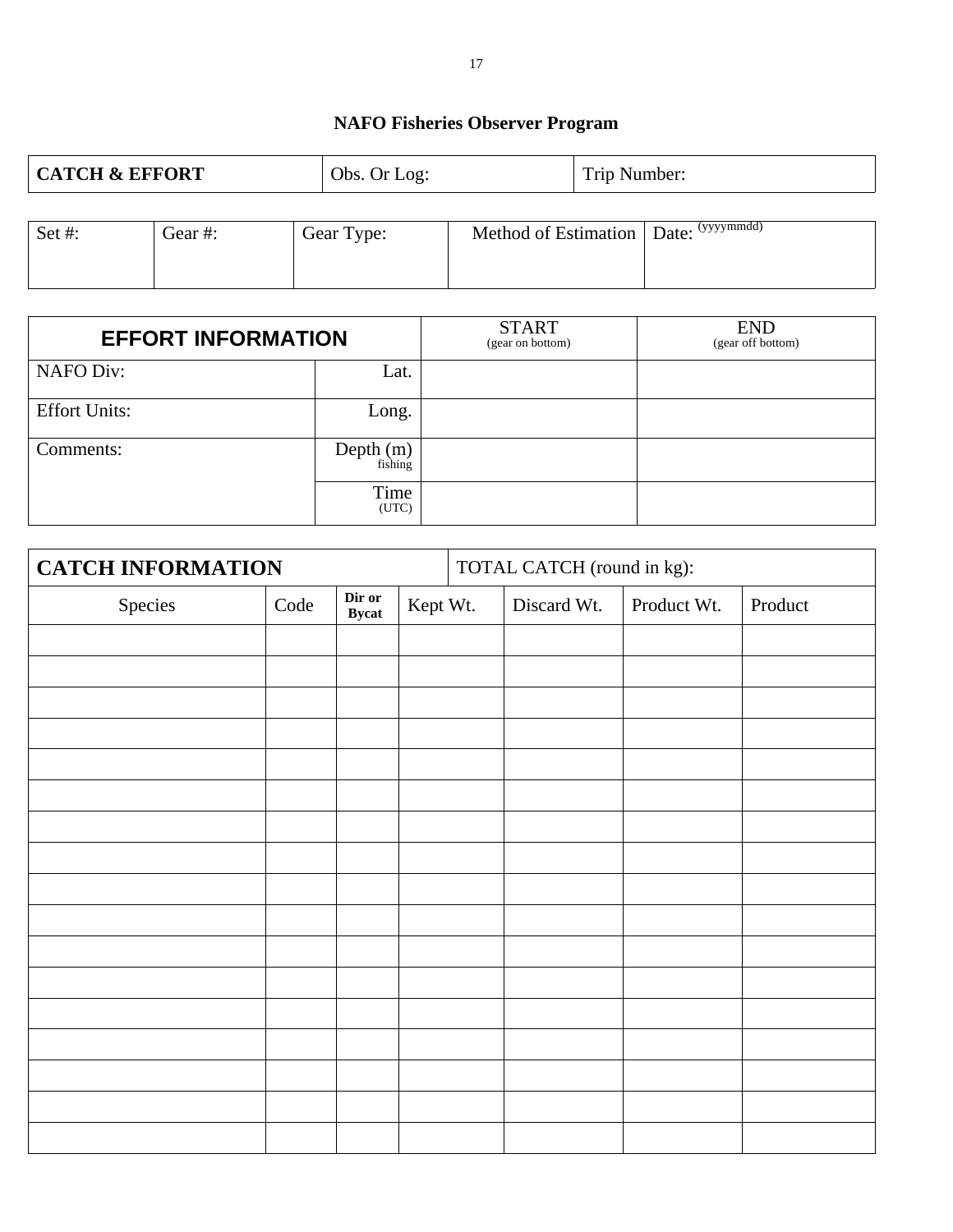| <b>CONVERSION FACTORS</b> | Trip Number: |
|---------------------------|--------------|
|                           |              |

| <b>Species</b> | Product | <b>Size</b> | <b>Master Conv</b><br><b>Factor</b> |
|----------------|---------|-------------|-------------------------------------|
|                |         |             |                                     |
|                |         |             |                                     |
|                |         |             |                                     |
|                |         |             |                                     |
|                |         |             |                                     |
|                |         |             |                                     |
|                |         |             |                                     |
|                |         |             |                                     |
|                |         |             |                                     |
|                |         |             |                                     |
|                |         |             |                                     |
|                |         |             |                                     |
|                |         |             |                                     |
|                |         |             |                                     |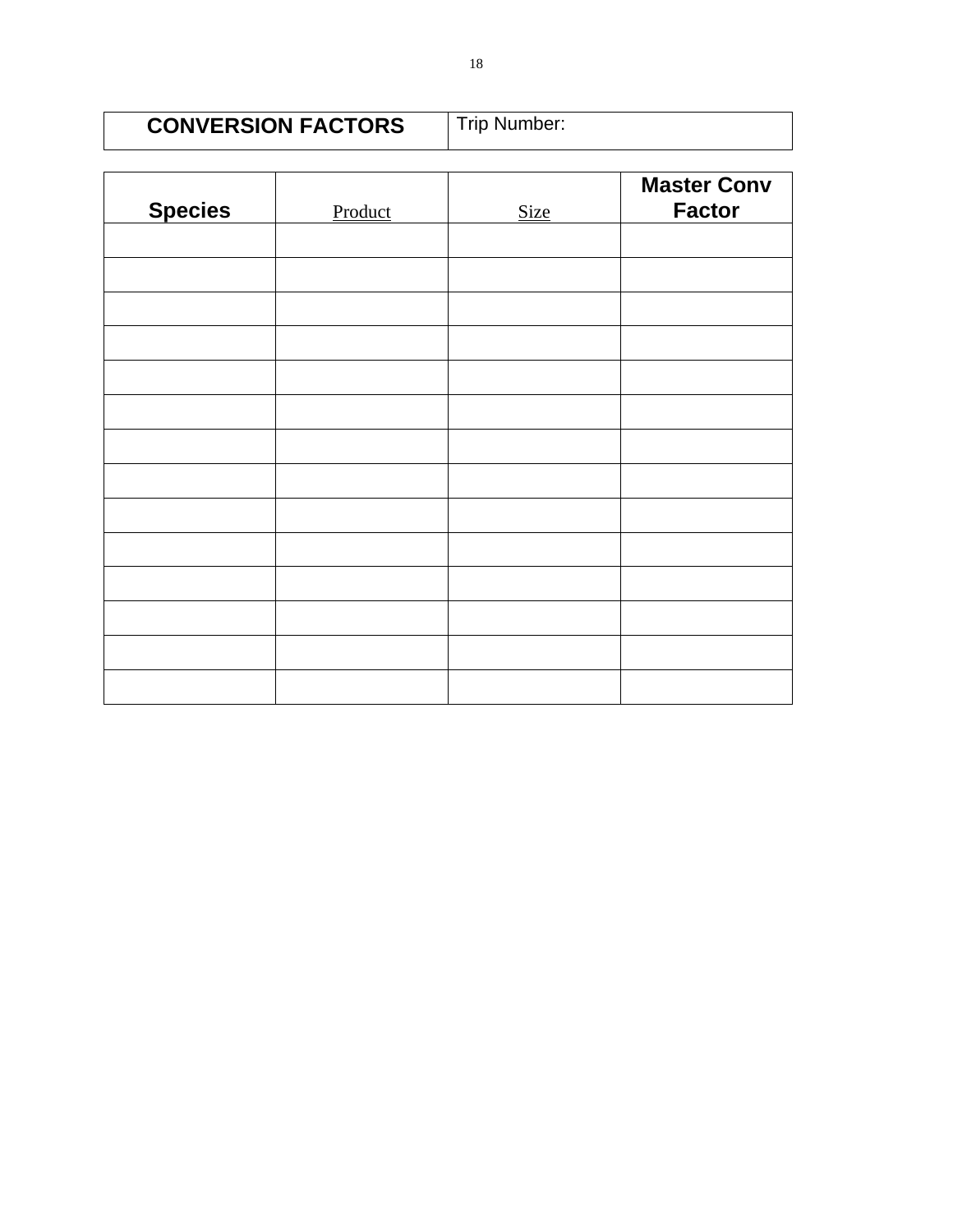| <b>VESSEL INFORMATION</b> |  | Trip Number: |
|---------------------------|--|--------------|
| <b>Observer Name:</b>     |  |              |
| Vessel Name:              |  |              |

| <b>VESSEL IDENTIFICATION</b> |            |  |  |
|------------------------------|------------|--|--|
| Side Number:                 | Country:   |  |  |
| Call Sign:                   | Home Port: |  |  |

| <b>VESSEL OWNER/OPERATORS</b> |                         |
|-------------------------------|-------------------------|
| Vessel Owner:                 | <b>Vessel Operator:</b> |
| Master Name:                  | Number of Crew:         |

| <b>VESSEL SPECIFICATIONS</b>   |                            |  |  |
|--------------------------------|----------------------------|--|--|
| Length $(m)$ :                 | <b>Gross Tonnage:</b>      |  |  |
| Vessel Type:                   | <b>Engine Power:</b><br>НP |  |  |
| Frozen Hold Capacity:          | m <sup>3</sup>             |  |  |
| <b>Fishmeal Hold Capacity:</b> | $m^3$                      |  |  |
| <b>Other Hold Capacity:</b>    | $\overline{m}^3$           |  |  |
| <b>TOTAL HOLD CAPACITY:</b>    | m <sup>3</sup>             |  |  |

| <b>TRIP SPECIFICATIONS</b> |                    |                                |
|----------------------------|--------------------|--------------------------------|
| Date Started:              | Date Ended:        | <b>NAFO Contracting Party:</b> |
| Date Entry into NRA        | Date Exit from NRA | <b>Activity in NRA:</b>        |
| Country of Landing:        | Port of Landing:   | Other Area visited:            |
| Comments:                  |                    |                                |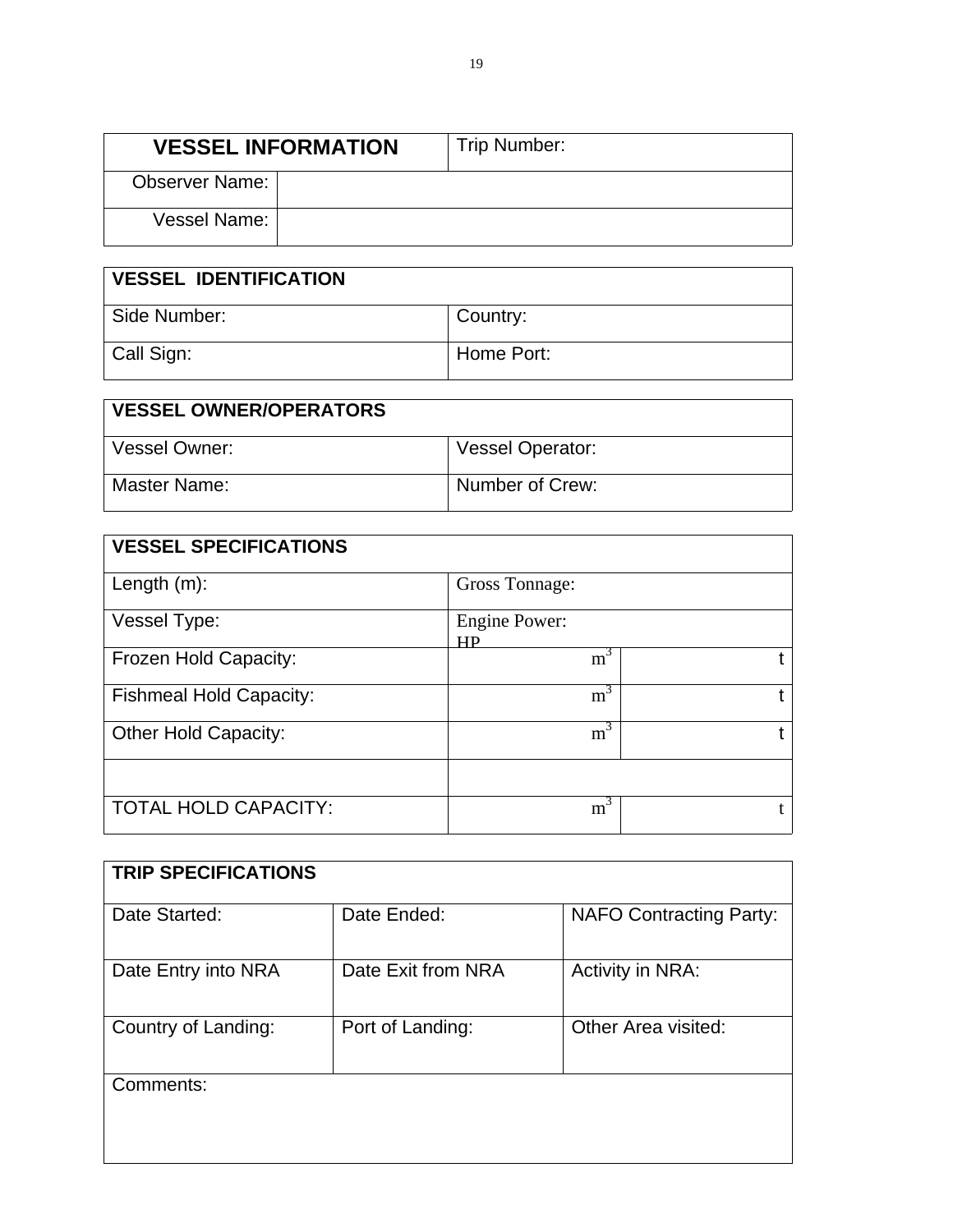| <b>FISHING GEAR - OTTER TRAWL</b> | Trip Number: |
|-----------------------------------|--------------|
|                                   |              |

Date Measured:

| Gear Number:           | <b>Number Vertical Straps:</b> |  |
|------------------------|--------------------------------|--|
| Gear Type:             | Vert. Strap Spacing (m):       |  |
| Attachments:           | No. Horizontal Straps:         |  |
| Mesh Material:         | Horiz.Strap Spacing (m):       |  |
| Grate Bar Spacing (mm) | <b>Topside Chafer Type:</b>    |  |

| <b>MESH SIZES</b> (mm) |      |     |      |  |            |  |
|------------------------|------|-----|------|--|------------|--|
|                        |      |     |      |  |            |  |
| TRAWL PART             | High | Low | Avg. |  | Mesh Type: |  |
|                        |      |     |      |  |            |  |
| Wings:                 |      |     |      |  |            |  |
|                        |      |     |      |  |            |  |
| Body:                  |      |     |      |  |            |  |
|                        |      |     |      |  |            |  |
| Len. Piece:            |      |     |      |  |            |  |
|                        |      |     |      |  |            |  |
| Codend:                |      |     |      |  |            |  |
|                        |      |     |      |  |            |  |
|                        |      |     |      |  |            |  |

# **FISHING GEAR – LONGLINE**

Date Measured:

| Gear Number:    | Number of Strings:   |  |
|-----------------|----------------------|--|
| Hook Type:      | Avg. # Hooks/String: |  |
| Hook Size (mm): | Avg. String Length:  |  |

| <b>FISHING GEAR - GILLNETS</b> |                       |  |  |  |
|--------------------------------|-----------------------|--|--|--|
| Date Measured:                 |                       |  |  |  |
| Gear Number:                   | Mesh Size:            |  |  |  |
| Total # Nets:                  | <b>Mesh Material:</b> |  |  |  |
| Avg. Net Length:               |                       |  |  |  |